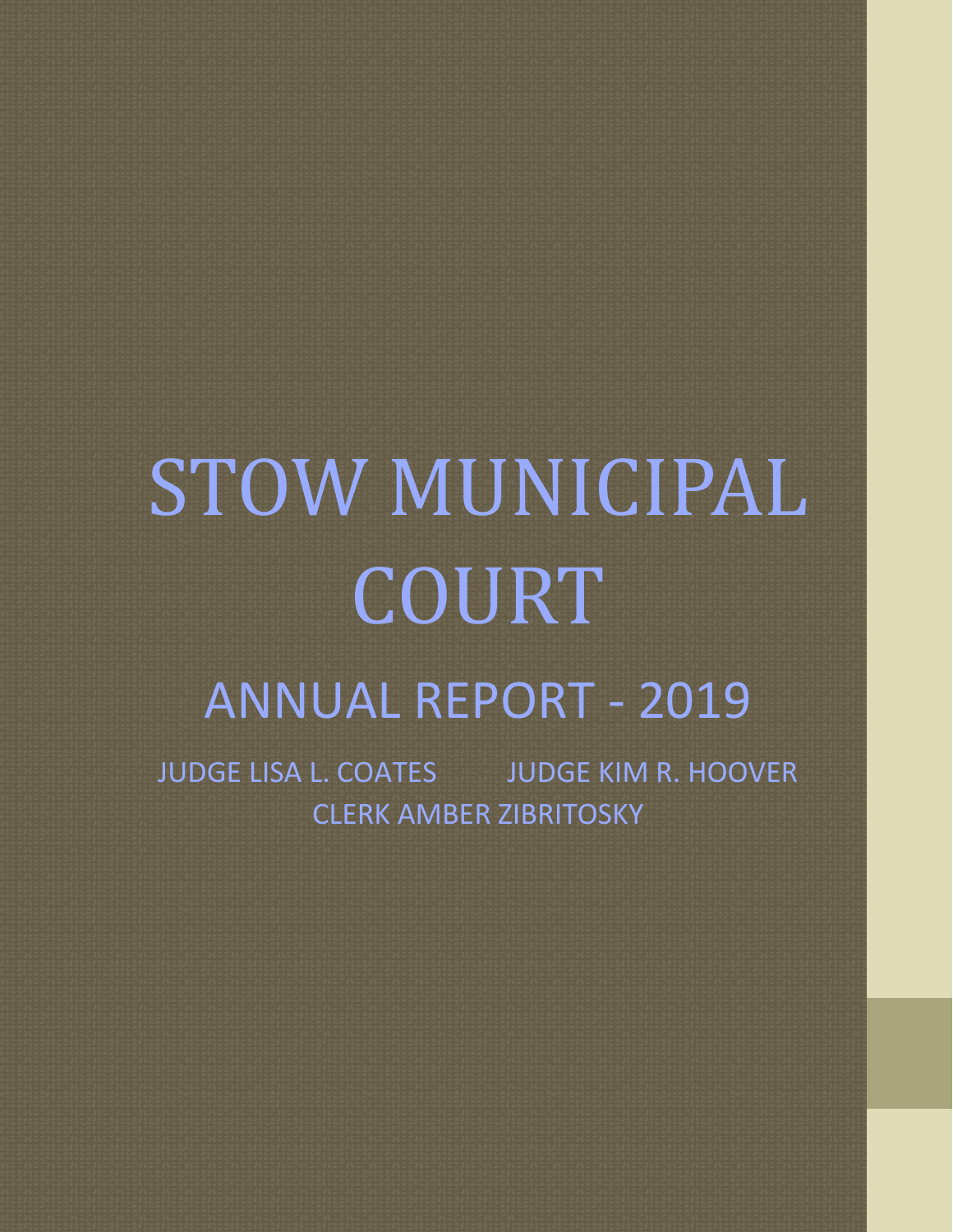## STOW MUNICIPAL COURT

## ANNUAL REPORT - 2019

| <b>TABLE OF CONTENTS:</b>                      | $\mathbf{1}$   |
|------------------------------------------------|----------------|
| Message from the Clerk:                        | $\overline{2}$ |
| Summary of Total Receipts & Disbursements:     | 3              |
| Cases Filed by Community:                      | 4              |
| Civil Division Activity:                       | 5              |
| Civil Division Receipt Breakdown:              | 6              |
| Civil Division Disbursement Breakdown:         | 8              |
| <b>Criminal Division Activity:</b>             | 10             |
| Criminal Division Receipt Breakdown:           | 11             |
| Criminal Division Disbursement Breakdown:      | 13             |
| Analysis of Case Load 2017-2019:               | 15             |
| Analysis of Receipts 2017-2019:                | 16             |
| Analysis of Disbursements 2017-2019:           | 17             |
| <b>Community Control Department Referrals:</b> | 18             |

## Serving the Following 16 Communities: CITY OF STOW CITY OF CUYAHOGA FALLS CITY OF TALLMADGE CITY OF HUDSON CITY OF TWINSBURG CITY OF MACEDONIA CITY OF MUNROE FALLS SILVER LAKE VILLAGE BOSTON HEIGHTS VILLAGE NORTHFIELD VILLAGE

BOSTON TWSHP

NORTHFIELD CNTR TWSHP

PENINSULA VILLAGE

REMINDERVILLE VILLAGE

SAGAMORE HILLS TWSHP

TWINSBURG TWSHP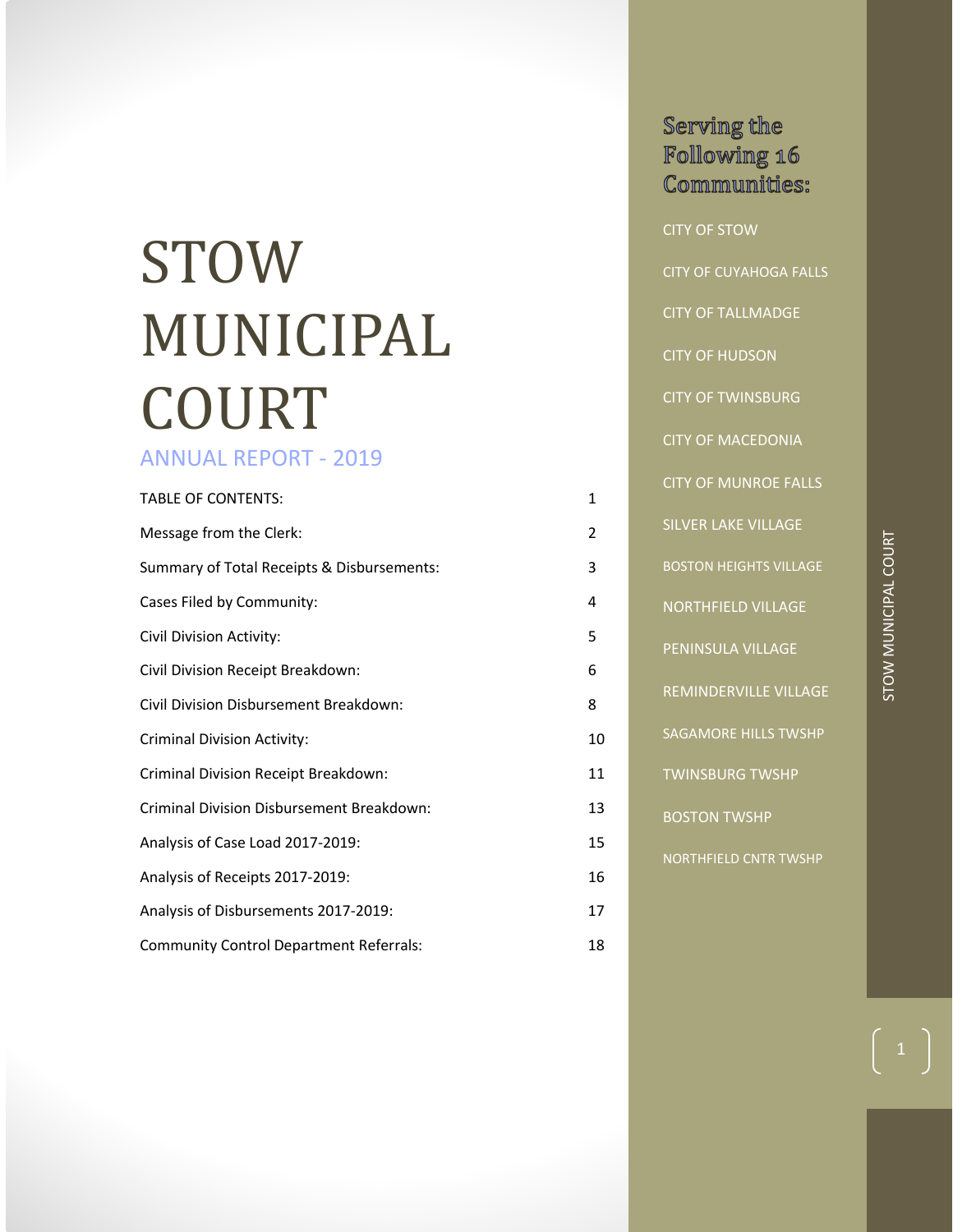

**Stow Municipal Court Amber Zibritosky** 4400 Courthouse Drive Stow, Ohio 44224 (330) 564-4110

#### **A MESSAGE FROM THE CLERK OF COURTS**

Pursuant to O.R.C. 1901.14(A)(4), the 2019 Annual Report for the Stow Municipal Court is attached. The Stow Municipal Court serves 16 communities, consisting of 7 cities, 5 villages and 4 townships. This Report is provided to each community and reflects not only jurisdiction-wide totals of the Court's total 2019 case load numbers, revenues and distributions, but also includes a breakdown of these statistics by each community as well.

Overall operating revenue for 2019 *increased* by 3.26% from 2018. The Court was able to again operate without a deficit charged to our communities. Caseloads also increased over last year by 391 cases. The Court processed 20,682 cases (4,250 Civil and 16,432 Criminal/Traffic). Below are some of the highlights of 2019:

- Since the Clerk's office launched eFiling in January of 2017, the Court has welcomed over 1,600 registered users. The Court's civil docket is now completely paperless allowing for cases to be processed much more efficiently. Total civil filings increased over 9% in 2019 resulting in a 10% increase of civil operating revenue.
- The Clerk of Courts Office continues to use the Ohio Attorney General to aid in the collection of delinquent fines and costs. This free service allows the Clerk's Office to seize a delinquent debtor's state income tax refund to offset their unpaid fines and costs. Since 2016, the Clerk's Office has received over \$1.6 million in debt collection from its partnership with the Ohio Attorney General.
- In May of 2019, the Clerk of Court's Office launched its first Police Officer Training on Clerking and Filing Tips. Over 30 area police officers attended this free event and received their certification to perform certain clerking tasks enumerated by O.R.C. 2935.081.
- The Court continues to operate its Mental Health Court STRIDE (Successful Treatment Results in Developing Excellence) with Judge Lisa Coates serving as the Presiding Judge of program. STRIDE is a 24-month, highly structured, intensive program for offenders who have been convicted of crimes as a direct result of mental illness. Since its inception in 2010, STRIDE has had 75 participants, 31 successful graduates, and currently has 11 pending participants in the 24-month treatment program.

On behalf of our Judges, Lisa Coates and Kim Hoover, along with myself and all of our dedicated staff at the Stow Municipal Court, we look forward to 2020 and remain focused on continuing to provide you with the highest level of professionalism and customer service.

Respectfully,

**AMBER ZIBRITOSKY Clerk of Courts**

2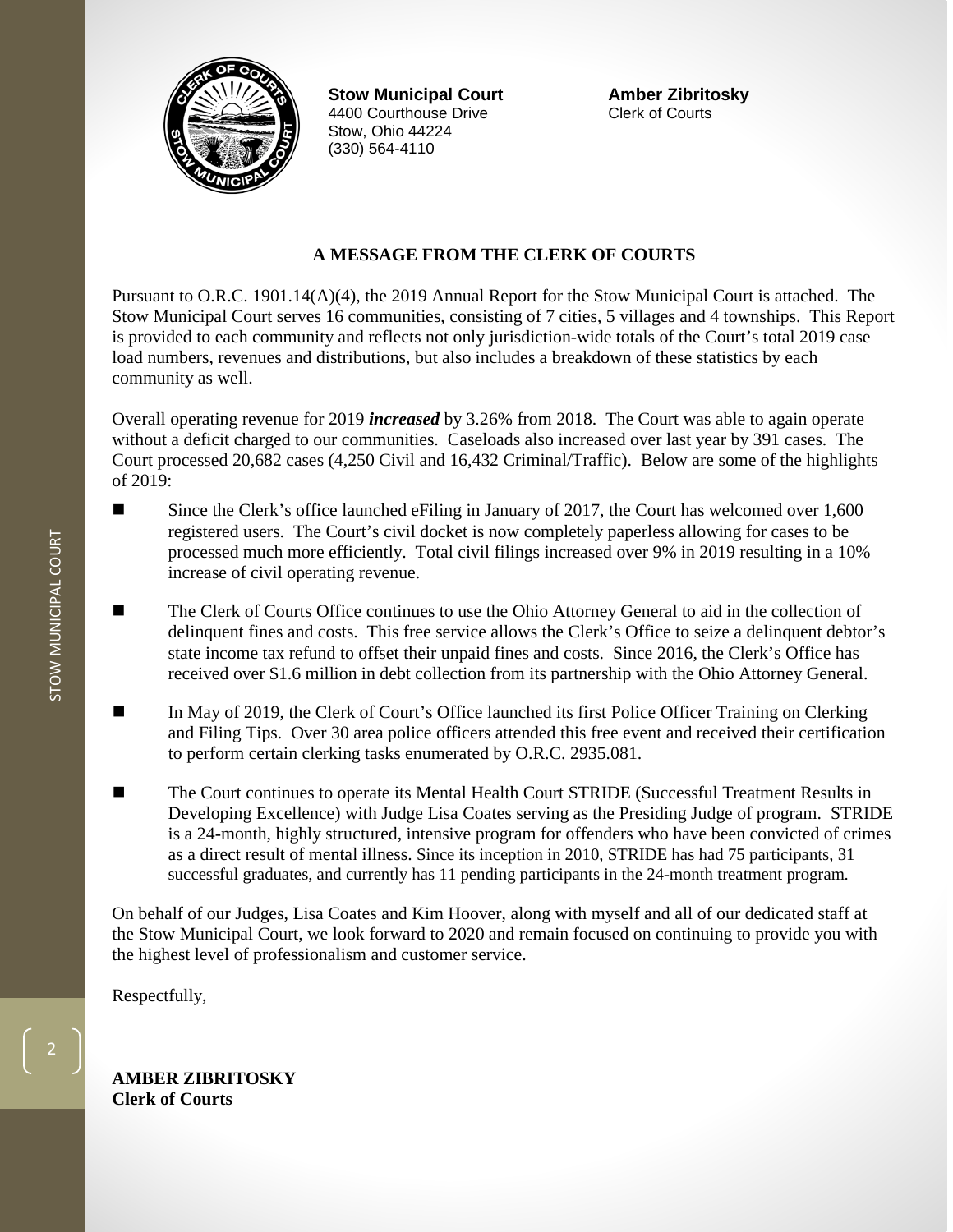## **SUMMARY OF TOTAL RECEIPTS AND DISBURSEMENTS**

#### **COURT RECEIPTS: 2019**

|                          | \$<br>7,335,002.61 |
|--------------------------|--------------------|
| <b>Interest Income</b>   | 0.00               |
| <b>Jury Fees Account</b> | 0.00               |
| <b>Criminal Division</b> | 4,911,312.28       |
| <b>Civil Division</b>    | 2,423,690.33       |

#### **COURT DISBURSEMENTS: 2019**

| <b>Civil Division</b>               | 2,405,330.26       |
|-------------------------------------|--------------------|
| <b>Criminal Division</b>            | 4,954,916.00       |
| <b>Jury Fees Account</b>            | 0.00               |
|                                     | \$<br>7,360,246.26 |
|                                     |                    |
|                                     |                    |
| <b>Court Balance: 12/31/18</b>      | \$<br>459,803.73   |
| <b>Court Receipts for 2019</b>      | 7,335,002.61       |
| <b>Book Adjustments</b>             | 0.00               |
|                                     | \$<br>7,794,806.34 |
|                                     |                    |
| <b>Court Disbursements for 2018</b> | (7,360,246.26)     |
|                                     |                    |
| Court Balance: 12/31/19             | \$<br>434,560.08   |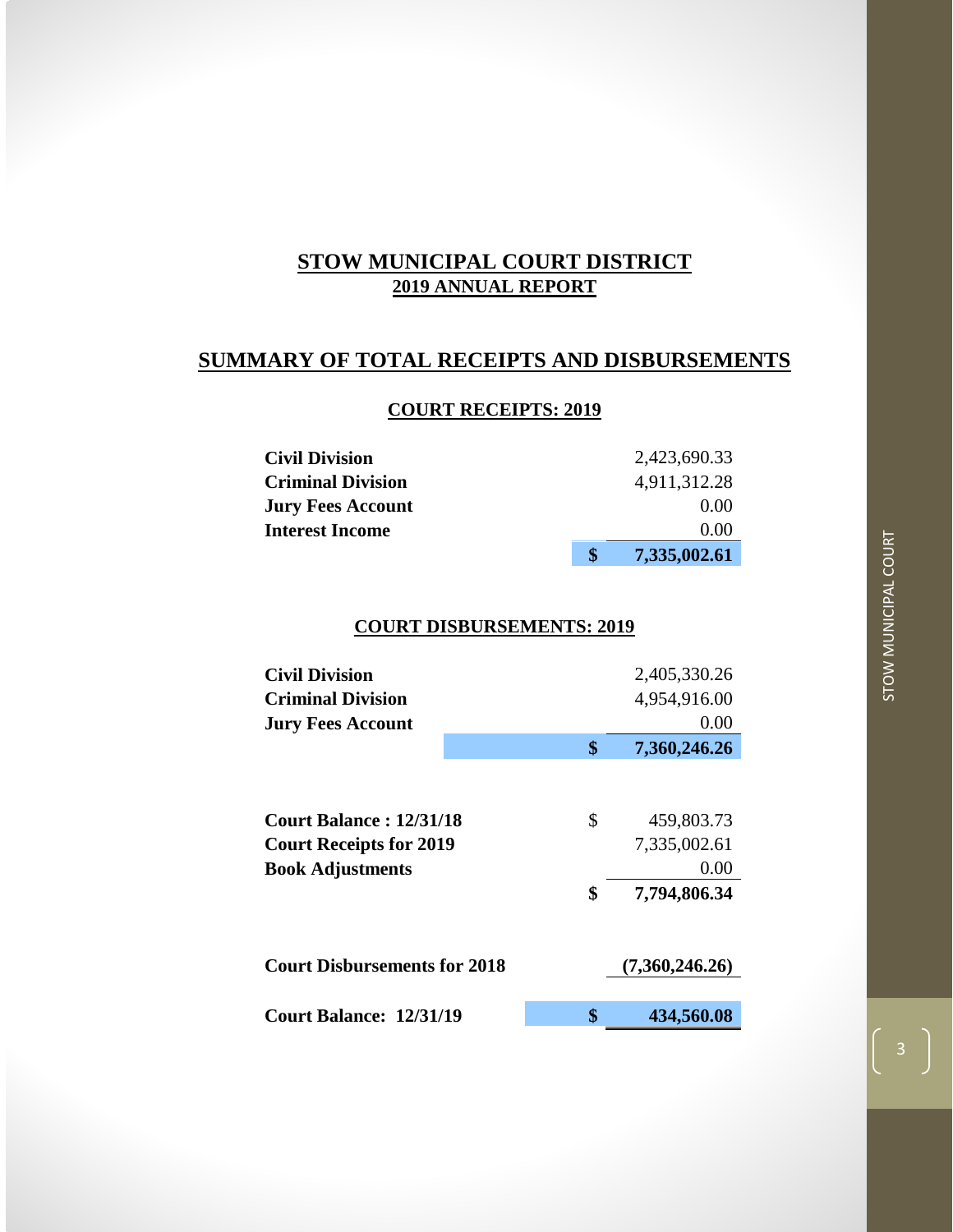## **CASES FILED BY COMMUNITY**

| <b>COMMUNITY</b>                              | <b>TRAFFIC</b> | <b>CRIMINAL</b> | <b>CIVIL</b>   | <b>TOTAL</b> | <b>PERCENTAGE</b> |
|-----------------------------------------------|----------------|-----------------|----------------|--------------|-------------------|
| <b>CITIES:</b>                                |                |                 |                |              |                   |
| <b>Cuyahoga Falls</b>                         | 1,247          | 1,250           | 1,274          | 3,771        | 18.23%            |
| Hudson                                        | 2,197          | 117             | 215            | 2,529        | 12.23%            |
| Macedonia                                     | 115            | 262             | 246            | 623          | 3.01%             |
| <b>Munroe Falls</b>                           | 32             | 55              | 86             | 173          | 0.84%             |
| <b>Stow</b>                                   | 2,682          | 760             | 680            | 4,122        | 19.93%            |
| <b>Tallmadge</b>                              | 349            | 522             | 549            | 1,420        | 6.87%             |
| Twinsburg                                     | 1,287          | 364             | 472            | 2,123        | 10.26%            |
| <b>VILLAGES:</b>                              |                |                 |                |              |                   |
| <b>Boston Heights</b>                         | 18             | 27              | $\overline{7}$ | 52           | 0.25%             |
| <b>Northfield</b>                             | 26             | 93              | 432            | 551          | 2.66%             |
| Peninsula                                     | 522            | 10              | 52             | 584          | 2.82%             |
| Reminderville                                 | 111            | 21              | 113            | 245          | 1.18%             |
| <b>Silver Lake</b>                            | 1,125          | 40              | 27             | 1,192        | 5.76%             |
| <b>OTHERS:</b>                                |                |                 |                |              |                   |
| <b>Township, County</b><br>and State Agencies | 2,827          | 373             | 97             | 3,297        | 15.93%            |
| <b>TOTAL</b>                                  | 12,538         | 3,894           | 4,250          | 20,682       | 100.00%           |

 $\left( \begin{array}{c} 4 \end{array} \right)$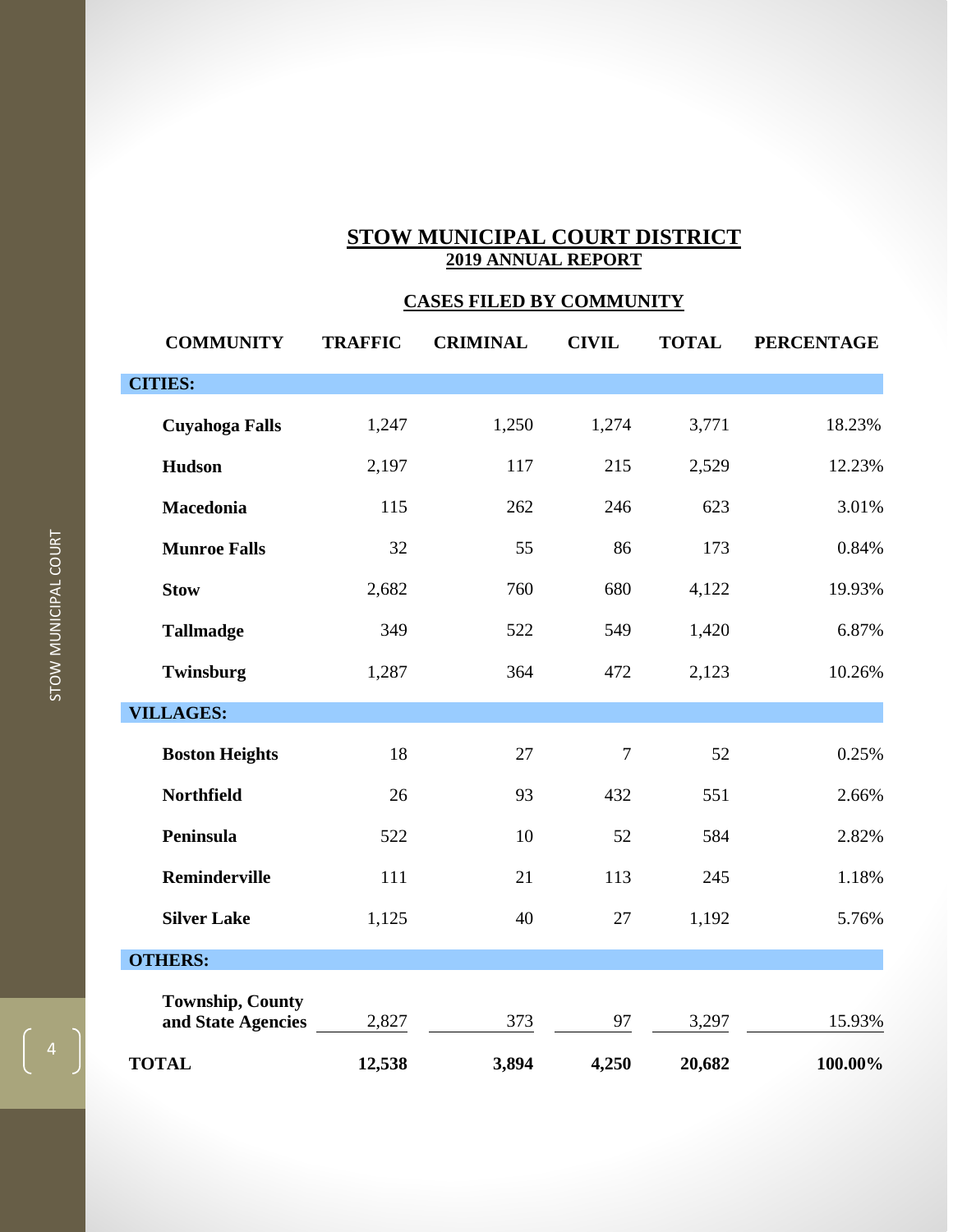## **CIVIL DIVISION ACTIVITY**

| <b>MONTH</b>                                | <b>RECEIPTS</b>    |               | <b>DISBURSEMENTS</b> |
|---------------------------------------------|--------------------|---------------|----------------------|
| <b>January</b>                              | \$<br>179,163.34   | $\mathcal{S}$ | 146,877.80           |
| February                                    | 168,652.35         |               | 189, 102. 72         |
| <b>March</b>                                | 180,547.76         |               | 164,744.45           |
| <b>April</b>                                | 215,111.43         |               | 198,694.95           |
| <b>May</b>                                  | 222,741.71         |               | 224,082.64           |
| June                                        | 203,059.48         |               | 211,667.62           |
| July                                        | 242,469.16         |               | 227,956.10           |
| <b>August</b>                               | 224,964.67         |               | 234,705.66           |
| September                                   | 198,460.69         |               | 215,299.16           |
| <b>October</b>                              | 257,252.09         |               | 216,051.36           |
| <b>November</b>                             | 180,321.81         |               | 206,671.31           |
| <b>December</b>                             | 150,945.84         |               | 169,476.49           |
|                                             | \$<br>2,423,690.33 | \$            | 2,405,330.26         |
| <b>Civil Account Balance: 12-31-18</b>      |                    | \$            | 80,124.08            |
| <b>Civil Account Receipts for 2019</b>      |                    |               | 2,423,690.33<br>0.00 |
| <b>Book Adjustments</b>                     |                    | \$            | 2,503,814.41         |
|                                             |                    |               |                      |
| <b>Civil Account Disbursements for 2019</b> |                    |               | (2,405,330.26)       |
| <b>Civil Account Balance: 12-31-19</b>      |                    | \$            | 98,484.15            |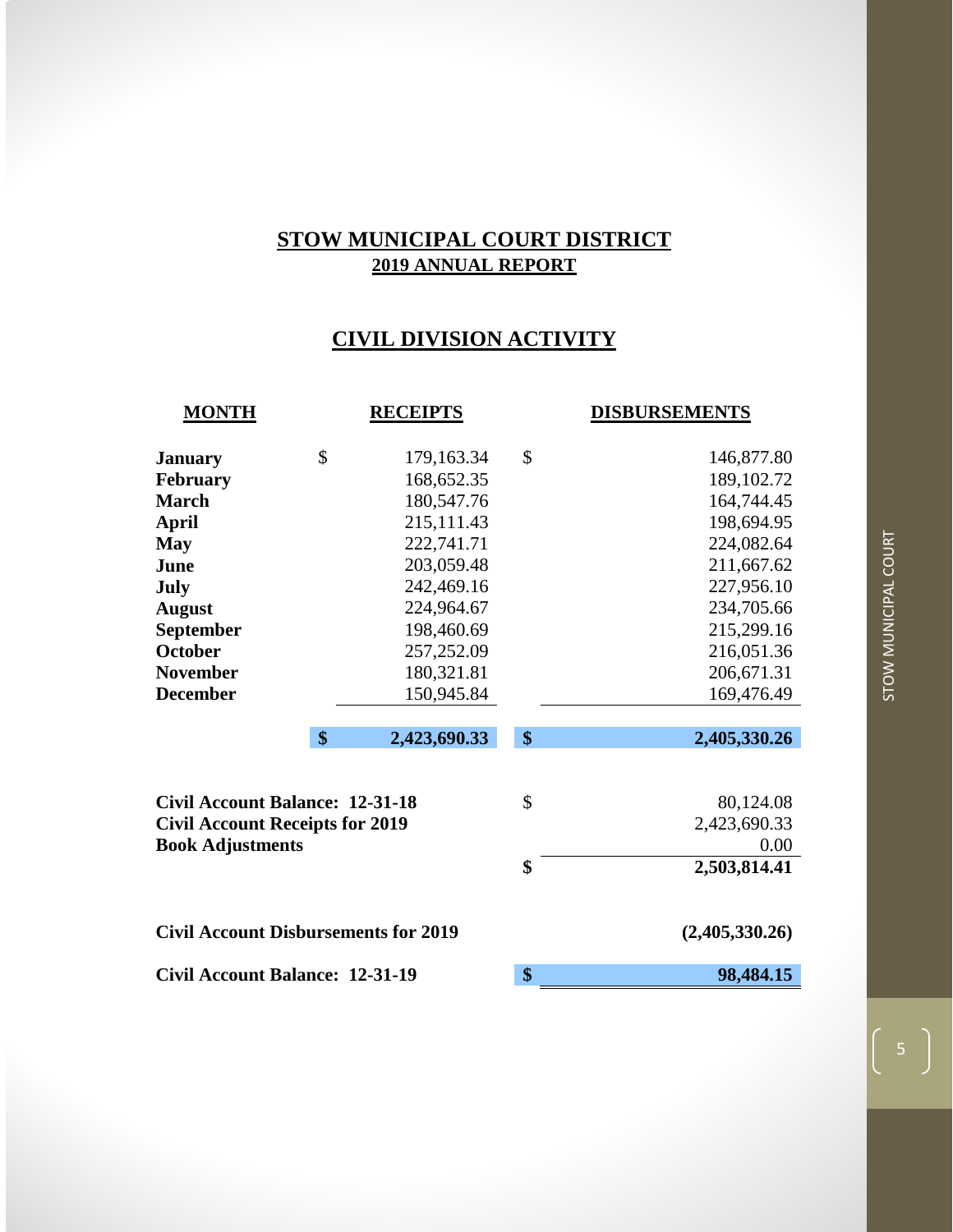#### **CIVIL DIVISION: RECEIPT BREAKDOWN January 2019 – June 2019**

| Government Agency                 | January          | February   | March      | April        | May        | June       |
|-----------------------------------|------------------|------------|------------|--------------|------------|------------|
|                                   | \$               | \$         | \$         | $\mathbb{S}$ | \$         | \$         |
| <b>Clerk and Bailiff Fees</b>     | 61,401.31        | 55,032.08  | 60,943.93  | 73,399.77    | 68,114.28  | 63,897.59  |
| Legal News for Bailiff Sale (ALN) | 3,835.00         | 3,900.00   | 4,017.00   | 5,174.00     | 4,550.00   | 4,498.00   |
| State of Ohio Legal Aid Societies | 8,148.69         | 8,026.92   | 8,313.03   | 10,593.00    | 9,379.26   | 9,265.41   |
| Computer Fees (CRT)               | 1,047.00         | 990.00     | 1.041.00   | 1,302.00     | 1,173.00   | 1,143.00   |
| Computer Fees (CLK)               | 1,047.00         | 990.00     | 1,041.00   | 1,302.00     | 1,173.00   | 1,143.00   |
| <b>Special Project Fees</b>       | 6,980.00         | 6,600.00   | 6,940.00   | 8,680.00     | 7,820.00   | 7,620.00   |
| Poundage                          | 1,763.07         | 1,712.16   | 1,763.16   | 2,093.72     | 2,319.54   | 2,119.39   |
| Credit Card Fees - First Data     | 2,590.45         | 2,516.66   | 2,615.14   | 3,421.98     | 2,972.91   | 2,934.98   |
| <b>Invoice Fee First Data</b>     | 1,798.32         | 2,590.45   | 2,516.66   | 2,615.14     | 3,421.98   | 2,972.91   |
| Deposits for Jury                 | 400.00           | 0.00       | 0.00       | 0.00         | 0.00       | 0.00       |
| <b>Bank Fees</b>                  | 2.00             | 9.00       | 2.00       | 4.00         | 1.00       | 14.00      |
| Notary and Appraiser Fees         | 0.00             | 0.00       | 0.00       | 0.00         | 0.00       | 0.00       |
| Security for Cost                 | 0.00             | 0.00       | 0.00       | 0.00         | 0.00       | 0.00       |
| Judgments (Non-Garn)              | 3,213.52         | 1,795.92   | 2,105.64   | 3,328.04     | 3,736.16   | 2,957.41   |
| Judgments                         | 86,390.23        | 83,892.16  | 86,017.53  | 102,502.20   | 113,567.81 | 103,250.93 |
| <b>Witness Fees</b>               | 0.00             | 0.00       | 0.00       | 32.60        | 0.00       | 9.98       |
| <b>Sheriff Fees</b>               | 116.75           | 35.00      | 49.75      | 60.00        | 0.00       | 35.00      |
| Landlord/Tenant Filing Fees       | 0.00             | 0.00       | 0.00       | 0.00         | 0.00       | 0.00       |
| <b>Bonds</b>                      | 0.00             | 0.00       | 0.00       | 0.00         | 0.00       | 0.00       |
| Bonds 10% Fee                     | 0.00             | 0.00       | 0.00       | 0.00         | 0.00       | 0.00       |
| Rent/Escrow for Landlord Tenant   | 0.00             | 0.00       | 751.92     | 172.98       | 172.98     | 1,197.88   |
| Refund/Overpay                    | 0.00             | 132.00     | 0.00       | 0.00         | 0.00       | 0.00       |
| Sec.State Process Server          | 0.00             | 0.00       | 0.00       | 0.00         | 0.00       | 0.00       |
| <b>Trusteeship AR Payables</b>    | 430.00           | 430.00     | 430.00     | 430.00       | 4,339.79   | 0.00       |
| <b>Trusteeship Pay</b>            | 430.00           | 430.00     | 430.00     | 430.00       | 4,339.79   | 0.00       |
| Warrants                          | 0.00             | 0.00       | 0.00       | 0.00         | 0.00       | 0.00       |
| Warrants (SP01)                   | 0.00             | 0.00       | 0.00       | 0.00         | 0.00       | 0.00       |
| Non-Negot Checks                  | 0.00             | 0.00       | 0.00       | 0.00         | 0.00       | 0.00       |
| Miscellaneous                     | 0.00             | 0.00       | 2,000.00   | 0.00         | 0.00       | 0.00       |
| Total:                            | \$<br>179,593.34 | 169,082.35 | 180,977.76 | 215,541.43   | 227,081.50 | 203,059.48 |
| <b>Applied Distribution:</b>      |                  |            |            |              |            |            |
| Trusteeship AR Payables           | (430.00)         | (430.00)   | (430.00)   | (430.00)     | (4,339.79) | 0.00       |
| <b>Grand Total:</b>               | 179,163.34       | 168,652.35 | 180,547.76 | 215,111.43   | 222,741.71 | 203,059.48 |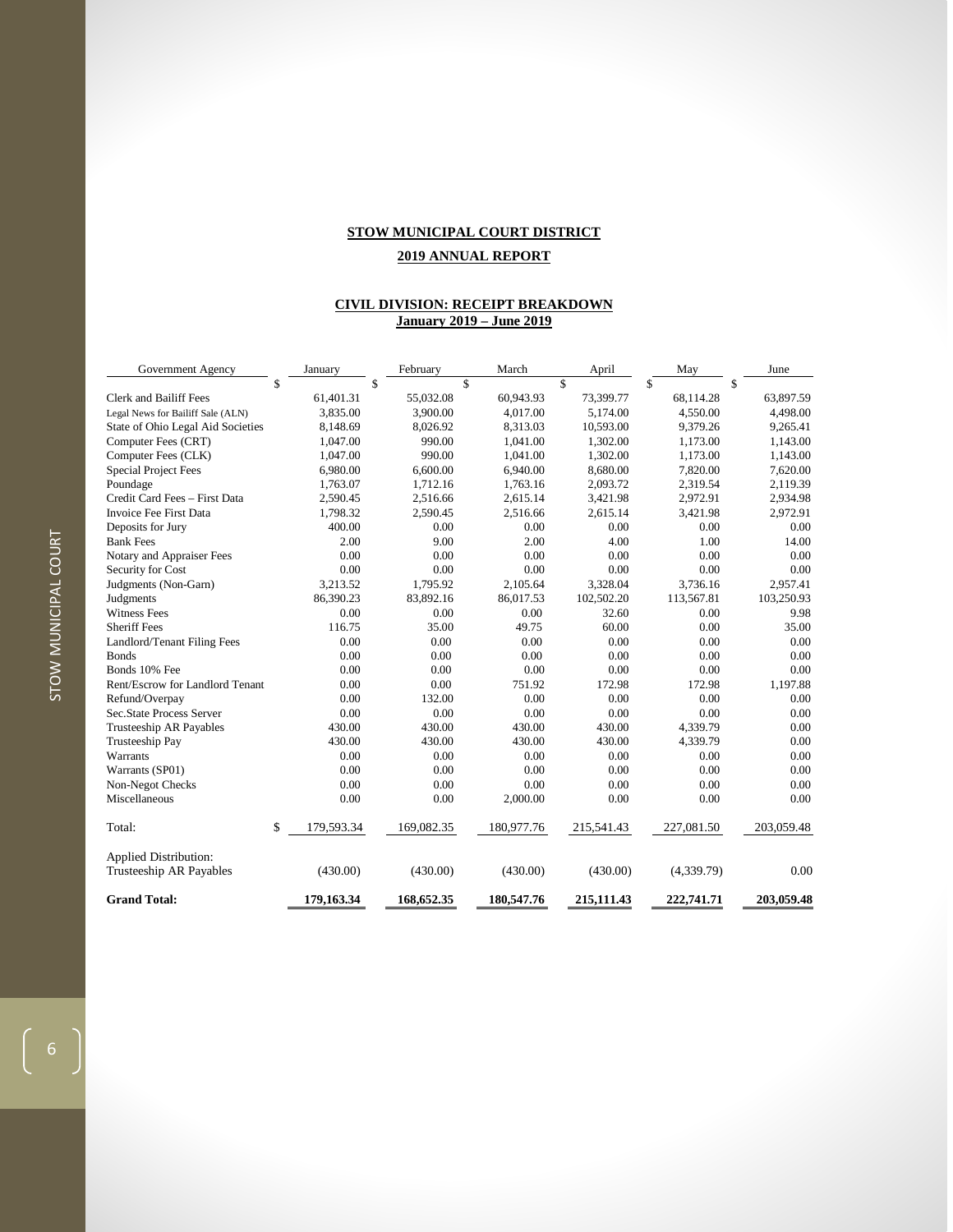#### **STOW MUNICIPAL COURT DISTRICT**

#### **2019 ANNUAL REPORT**

#### **CIVIL DIVISION: RECEIPT BREAKDOWN July 2019 – December 2019**

| Government Agency                 | July       | August       | September  | October       | November   | December      | 2019 Totals  |
|-----------------------------------|------------|--------------|------------|---------------|------------|---------------|--------------|
|                                   | \$         | $\mathbb{S}$ | \$         | $\mathcal{S}$ | \$         | $\mathcal{S}$ |              |
| <b>Clerk and Bailiff Fees</b>     | 74,291.12  | 64,040.05    | 48,440.47  | 75,147.67     | 47,861.60  | 50,865.94     | 743,435.81   |
| Legal News for Bailiff Sale (ALN) | 4,667.00   | 3,926.00     | 2,600.00   | 4,576.00      | 3,406.00   | 3,562.00      | 48,711.00    |
| State of Ohio Legal Aid Societies | 9,534.69   | 8,198.19     | 5,485.59   | 9,539.64      | 7,027.02   | 7,401.24      | 100,912.68   |
| Computer Fees (CRT)               | 1,170.00   | 1,044.00     | 699.00     | 1,200.00      | 867.00     | 930.00        | 12,606.00    |
| Computer Fees (CLK)               | 1,170.00   | 1,044.00     | 699.00     | 1,200.00      | 867.00     | 930.00        | 12,606.00    |
| <b>Special Project Fees</b>       | 7,800.00   | 6,960.00     | 4,660.00   | 8,000.00      | 5,780.00   | 6,200.00      | 84,040.00    |
| Poundage                          | 2,585.70   | 2,554.13     | 2,575.71   | 2,938.91      | 2,000.45   | 1,465.52      | 25,891.46    |
| Credit Card Fees - First Data     | 3,239.00   | 2,809.39     | 2,033.51   | 3,300.59      | 2,385.92   | 2,586.80      | 33,407.33    |
| Invoice Fee First Data            | 2,934.98   | 3.239.00     | 2,809.39   | 2.033.51      | 3.300.59   | 2,385.92      | 32,618.85    |
| Deposits for Jury                 | 400.00     | 0.00         | 0.00       | 800.00        | 400.00     | 400.00        | 2,400.00     |
| <b>Bank Fees</b>                  | 2.00       | 0.00         | 5.00       | 3.00          | 0.00       | 4.00          | 46.00        |
| Notary and Appraiser Fees         | 0.00       | 0.00         | 0.00       | 0.00          | 0.00       | 0.00          | 0.00         |
| Security for Cost                 | 0.00       | 0.00         | 0.00       | 0.00          | 0.00       | 0.00          | 0.00         |
| Judgments (Non-Garn)              | 6,197.77   | 2,858.25     | 1,639.30   | 3,113.28      | 6,993.93   | 0.00          | 37,939.22    |
| Judgments                         | 124,962.65 | 123,935.45   | 124,211.72 | 142,675.39    | 96,702.30  | 69,886.42     | 1,257,994.79 |
| Witness Fees                      | 14.60      | 6.30         | 8.00       | 13.10         | 0.00       | 7.00          | 91.58        |
| <b>Sheriff Fees</b>               | 0.00       | 0.00         | 0.00       | 0.00          | 34.00      | 0.00          | 330.50       |
| Landlord/Tenant Filing Fees       | 0.00       | 0.00         | 0.00       | 0.00          | 0.00       | 0.00          | 0.00         |
| <b>Bonds</b>                      | 0.00       | 0.00         | 0.00       | 0.00          | 0.00       | 0.00          | 0.00         |
| Bonds 10% Fee                     | 0.00       | 0.00         | 0.00       | 0.00          | 0.00       | 0.00          | 0.00         |
| Rent/Escrow for Landlord Tenant   | 3,499.65   | 2,459.16     | 2,499.00   | 2,711.00      | 2,696.00   | 4,281.00      | 20,441.57    |
| Refund/Overpay                    | 0.00       | 0.00         | 0.00       | 0.00          | 0.00       | 40.00         | 172.00       |
| Sec.State Process Server          | 0.00       | 0.00         | 0.00       | 0.00          | 0.00       | 0.00          | 0.00         |
| Trusteeship AR Payables           | 0.00       | 0.00         | 0.00       | 0.00          | 0.00       | 0.00          | 6,059.79     |
| Trusteeship Pay                   | 0.00       | 0.00         | 0.00       | 0.00          | 0.00       | 0.00          | 6,059.79     |
| Warrants                          | 0.00       | 0.00         | 75.00      | 0.00          | 0.00       | 0.00          | 75.00        |
| Warrants (SP01)                   | 0.00       | 0.00         | 20.00      | 0.00          | 0.00       | 0.00          | 20.00        |
| Non-Negot Checks                  | 0.00       | 0.00         | 0.00       | 0.00          | 0.00       | 0.00          | 0.00         |
| Miscellaneous                     | 0.00       | 1,890.75     | 0.00       | 0.00          | 0.00       | 0.00          | 3,890.75     |
| Total:                            | 242,469.16 | 224,964.67   | 198,460.69 | 257, 252.09   | 180,321.81 | 150,945.84    | 2,429,750.12 |
| <b>Applied Distribution:</b>      |            |              |            |               |            |               |              |
| Trusteeship AR Payables           | 0.00       | 0.00         | 0.00       | 0.00          | 0.00       | 0.00          | (6,059.79)   |
| <b>Grand Total:</b>               | 242,469.16 | 224,964.67   | 198,460.69 | 257,252.09    | 180,321.81 | 150,945.84    | 2,423,690.33 |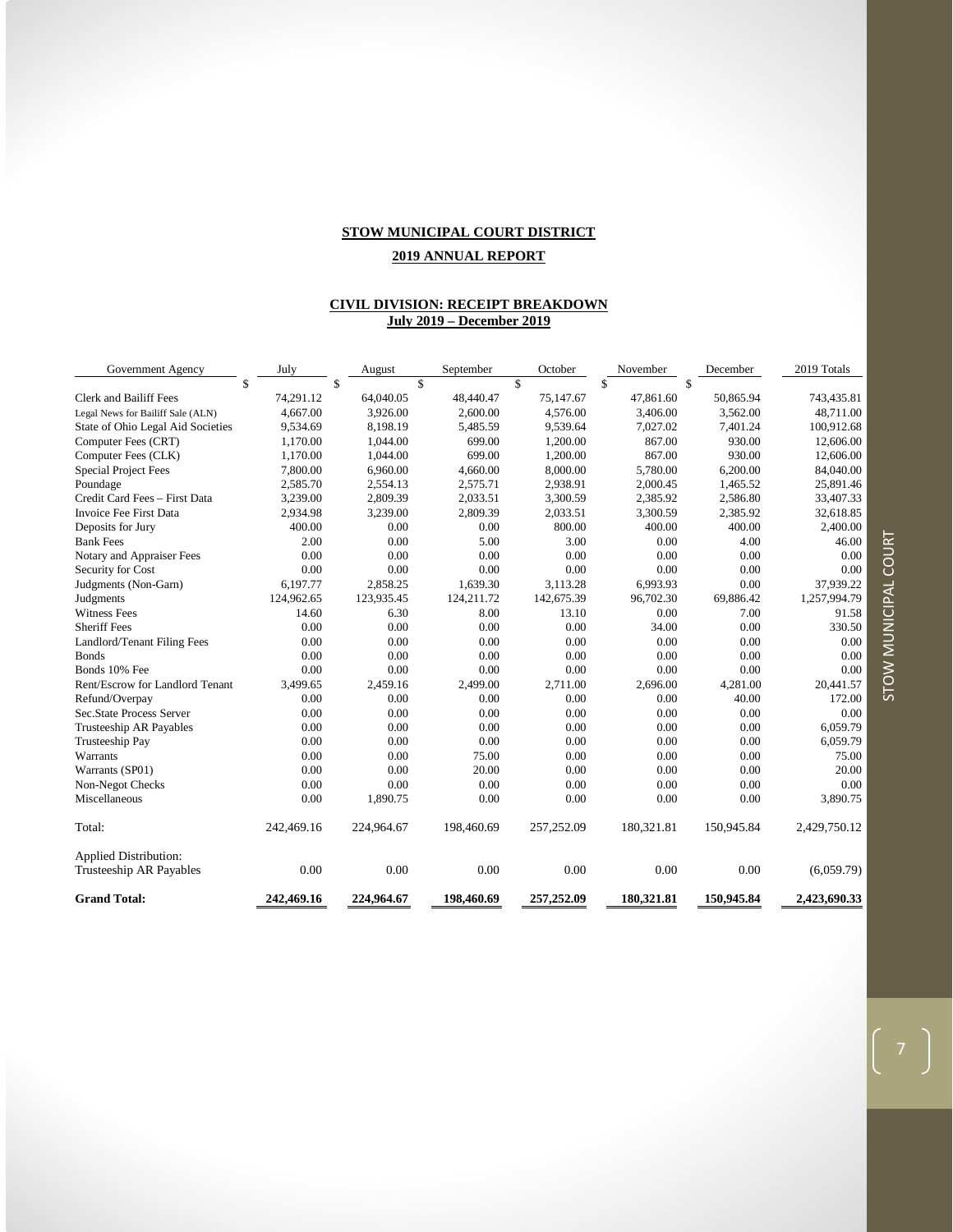#### **CIVIL DIVISION: DISBURSEMENT BREAKDOWN January 2019 – June 2019**

| Government Agency                 | January          |    | February        | March      | April        | May                 | June       |
|-----------------------------------|------------------|----|-----------------|------------|--------------|---------------------|------------|
|                                   | \$               | \$ | $\mathcal{S}$   |            | \$           | \$                  | \$         |
| <b>Clerk and Bailiff Fees</b>     | 41,074.77        |    | 61,401.31       | 55,032.08  | 60,968.93    | 73,374.77           | 68,114.28  |
| Legal News for Bailiff Sale (ALN) | 2,795.00         |    | 3,835.00        | 3,900.00   | 4,017.00     | 5,174.00            | 4,550.00   |
| State of Ohio Legal Aid Societies | 5,719.23         |    | 8.148.69        | 8.026.92   | 8.313.03     | 10.593.00           | 9,379.26   |
| Computer Fees (CRT)               | 714.00           |    | 1,047.00        | 990.00     | 1,041.00     | 1,302.00            | 1,173.00   |
| Computer Fees (CLK)               | 714.00           |    | 1,047.00        | 990.00     | 1,041.00     | 1,302.00            | 1,173.00   |
| <b>Special Project Fees</b>       | 4,760.00         |    | 6,980.00        | 6,600.00   | 6,940.00     | 8,680.00            | 7,820.00   |
| Poundage                          | 1,533.39         |    | 1,763.07        | 1,712.16   | 1,763.16     | 2,093.72            | 2,319.54   |
| Credit Card Fees - First Data     | 1,798.32         |    | 2,590.45        | 2,516.66   | 2,615.14     | 3,421.98            | 2,972.91   |
| <b>Invoice Fee First Data</b>     | 0.00             |    | 1,827.04        | 2.554.15   | 0.00         | 8.549.52            | 2,972.89   |
| Deposits for Jury                 | 400.00           |    | 0.00            | 0.00       | 0.00         | 400.00              | 0.00       |
| <b>Bank Fees</b>                  | 2.00             |    | 1.00            | 11.00      | 3.00         | 3.00                | 9.00       |
| Notary and Appraiser Fees         | 0.00             |    | 0.00            | 0.00       | 0.00         | 0.00                | 0.00       |
| Security for Cost                 | 0.00             |    | 0.00            | 0.00       | 0.00         | 0.00                | 0.00       |
| Judgments (Non-Garn)              | 7.444.67         |    | 1,125.98        | 848.36     | 5,255.26     | 1,579.02            | 3,849.77   |
| Judgments                         | 79,840.67        |    | 97,914.18       | 81,478.37  | 104,652.51   | 107,595.03          | 102,430.26 |
| <b>Witness Fees</b>               | 0.00             |    | 0.00            | 0.00       | 18.00        | 14.60               | 9.98       |
| <b>Sheriff Fees</b>               | 81.75            |    | 0.00            | 84.75      | 25.00        | 0.00                | 35.00      |
| Landlord/Tenant Filing Fees       | 0.00             |    | 0.00            | 0.00       | 0.00         | 0.00                | 0.00       |
| <b>Bonds</b>                      | 0.00             |    | 0.00            | 0.00       | 0.00         | 0.00                | 0.00       |
| Bonds 10% Fee                     | 0.00             |    | 0.00            | 0.00       | 0.00         | 0.00                | 0.00       |
| Rent/Escrow for Landlord Tenant   | 0.00             |    | 0.00            | 0.00       | 751.92       | 0.00                | 518.94     |
| Refund/Overpay                    | 0.00             |    | 132.00          | 0.00       | 0.00         | 0.00                | 0.00       |
| Sec.State Process Server          | 0.00             |    | 0.00            | 0.00       | 0.00         | 0.00                | 0.00       |
| Trusteeship Fee                   | 0.00             |    | 0.00            | 0.00       | 0.00         | 0.00                | 0.00       |
| Trusteeship AR Payable            | 0.00             |    | 1,290.00        | 0.00       | 1,290.00     | 0.00                | 4,339.79   |
| <b>Trusteeship Pay</b>            | 0.00             |    | 0.00            | 0.00       | 0.00         | 0.00                | 0.00       |
| Warrants                          | 0.00             |    | 0.00            | 0.00       | 0.00         | 0.00                | 0.00       |
| Warrants (SP01)                   | 0.00             |    | 0.00            | 0.00       | 0.00         | 0.00                | 0.00       |
| Non-Negot Checks                  | 0.00             |    | 0.00            | 0.00       | 0.00         | 0.00                | 0.00       |
| Miscellaneous                     | 0.00             |    | 0.00            | 0.00       | 0.00         | 0.00                | 0.00       |
| Total:                            | \$<br>146,877.80 | -S | 189, 102. 72 \$ | 164,744.45 | \$198,694.95 | \$<br>224,082.64 \$ | 211,667.62 |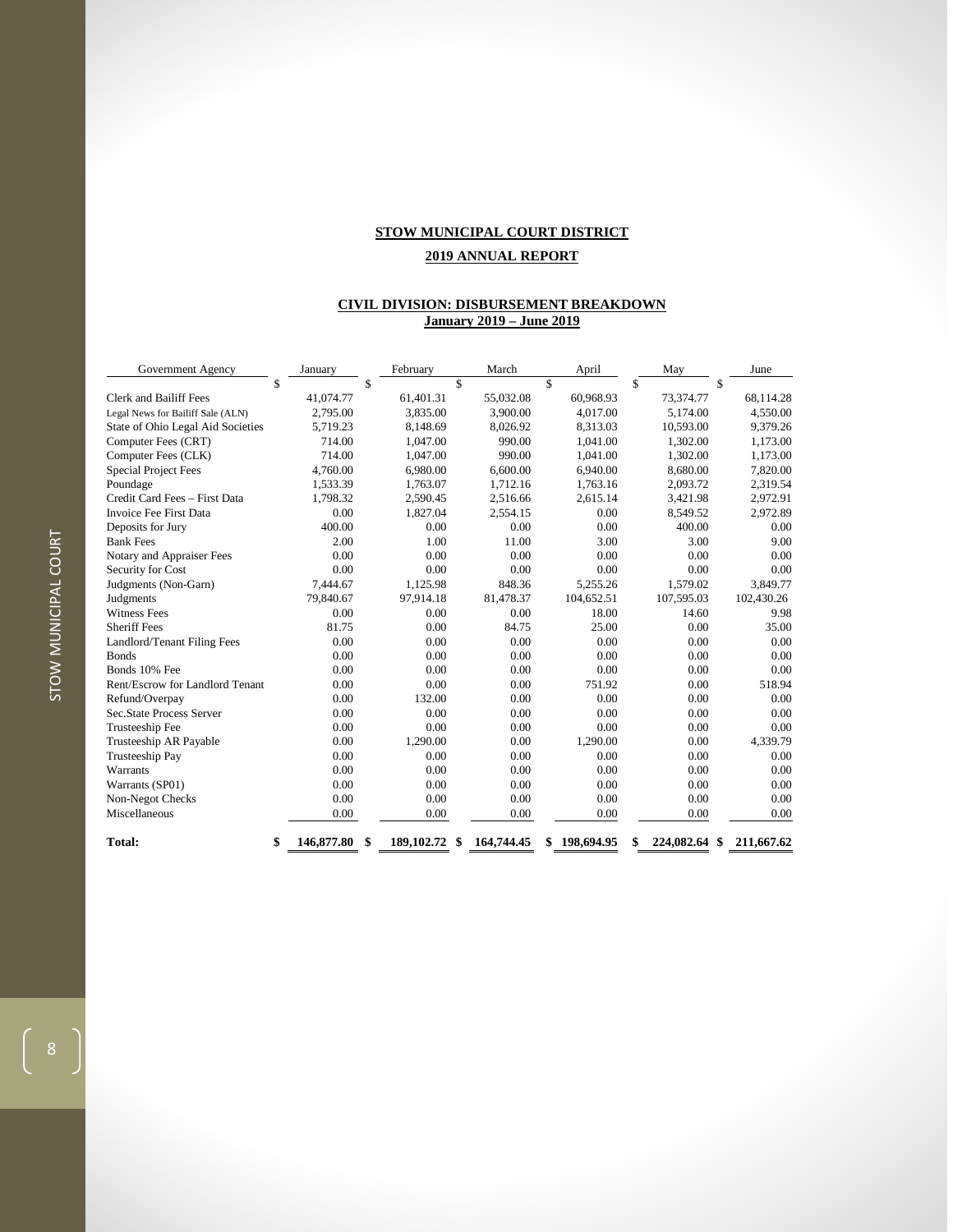#### **STOW MUNICIPAL COURT DISTRICT**

#### **2019 ANNUAL REPORT**

#### **CIVIL DIVISION: DISBURSEMENT BREAKDOWN July 2019 – December 2019**

| Government Agency                 | July       | August     | September  | October      | November   | December   | 2019 Totals  |
|-----------------------------------|------------|------------|------------|--------------|------------|------------|--------------|
| \$                                |            | \$         | \$         | $\mathbb{S}$ | \$         | \$         | \$           |
| <b>Clerk and Bailiff Fees</b>     | 63.909.33  | 74,279.38  | 64,040.05  | 48,440.47    | 75,181.67  | 47,827.60  | 733,644.64   |
| Legal News for Bailiff Sale (ALN) | 4,498.00   | 4,667.00   | 3,926.00   | 2,600.00     | 4,576.00   | 3,406.00   | 47,944.00    |
| State of Ohio Legal Aid Societies | 9,265.41   | 9.534.69   | 8.198.19   | 5.485.59     | 9.539.64   | 7.027.02   | 99,230.67    |
| Computer Fees (CRT)               | 1,143.00   | 1,170.00   | 1,044.00   | 699.00       | 1,200.00   | 867.00     | 12,390.00    |
| Computer Fees (CLK)               | 1,143.00   | 1,170.00   | 1.044.00   | 699.00       | 1,200.00   | 867.00     | 12,390.00    |
| <b>Special Project Fees</b>       | 7,620.00   | 7,800.00   | 6,960.00   | 4,660.00     | 8,000.00   | 5,780.00   | 82,600.00    |
| Poundage                          | 2,119.39   | 2,585.70   | 2,554.13   | 2,575.71     | 2,938.91   | 2,000.45   | 25,959.33    |
| Credit Card Fees - First Data     | 2,934.98   | 3,239.00   | 2,809.39   | 2,033.51     | 3,300.59   | 2,385.92   | 32,618.85    |
| Invoice Fee First Data            | 0.00       | 6,170.32   | 0.00       | 4.838.50     | 3.285.21   | 0.00       | 30,197.63    |
| Deposits for Jury                 | 0.00       | 0.00       | 0.00       | 0.00         | 400.00     | 0.00       | 1,200.00     |
| <b>Bank Fees</b>                  | 10.00      | 1.00       | 4.00       | 1.00         | 1.00       | 1.00       | 47.00        |
| Notary and Appraiser Fees         | 0.00       | 0.00       | 0.00       | 0.00         | 0.00       | 0.00       | 0.00         |
| Security for Cost                 | 0.00       | 0.00       | 0.00       | 0.00         | 0.00       | 0.00       | 0.00         |
| Judgments (Non-Garn)              | 6,633.11   | 3,687.69   | 133.00     | 4,619.58     | 2,969.78   | 4,024.15   | 42,170.37    |
| Judgments                         | 124,580.48 | 120,400.88 | 124,564.35 | 139,297.70   | 93,944.71  | 95,290.35  | 1,272,039.49 |
| <b>Witness Fees</b>               | 14.60      | 0.00       | 6.30       | 6.30         | 14.80      | 0.00       | 84.58        |
| <b>Sheriff Fees</b>               | 35.00      | 0.00       | 0.00       | 0.00         | 69.00      | 0.00       | 330.50       |
| Landlord/Tenant Filing Fees       | 0.00       | 0.00       | 0.00       | 0.00         | 0.00       | 0.00       | 0.00         |
| <b>Bonds</b>                      | 0.00       | 0.00       | 0.00       | 0.00         | 0.00       | 0.00       | 0.00         |
| Bonds 10% Fee                     | 0.00       | 0.00       | 0.00       | 0.00         | 0.00       | 0.00       | 0.00         |
| Rent/Escrow for Landlord Tenant   | 2,049.80   | 0.00       | 0.00       | 0.00         | 0.00       | 0.00       | 3,320.66     |
| Refund/Overpay                    | 0.00       | 0.00       | 0.00       | 0.00         | 0.00       | 0.00       | 132.00       |
| <b>SecState Process Server</b>    | 0.00       | 0.00       | 0.00       | 0.00         | 0.00       | 0.00       | 0.00         |
| Trusteeship Fee                   | 0.00       | 0.00       | 0.00       | 0.00         | 0.00       | 0.00       | 0.00         |
| Trusteeship AR Payable            | 0.00       | 0.00       | 0.00       | 0.00         | 0.00       | 0.00       | 6,919.79     |
| Trusteeship Pay                   | 0.00       | 0.00       | 0.00       | 0.00         | 0.00       | 0.00       | 0.00         |
| Warrants                          | 0.00       | 0.00       | 0.00       | 75.00        | 0.00       | 0.00       | 75.00        |
| Warrants (SP01)                   | 0.00       | 0.00       | 0.00       | 20.00        | 0.00       | 0.00       | 20.00        |
| Non-Negot Checks                  | 0.00       | 0.00       | 0.00       | 0.00         | 0.00       | 0.00       | 0.00         |
| Miscellaneous                     | 2,000.00   | 0.00       | 15.75      | 0.00         | 0.00       | 0.00       | 2,015.75     |
| Total:                            | 227,956.10 | 234,705.66 | 215,299.16 | 216,051.36   | 206.671.31 | 169,476.49 | 2.405.330.26 |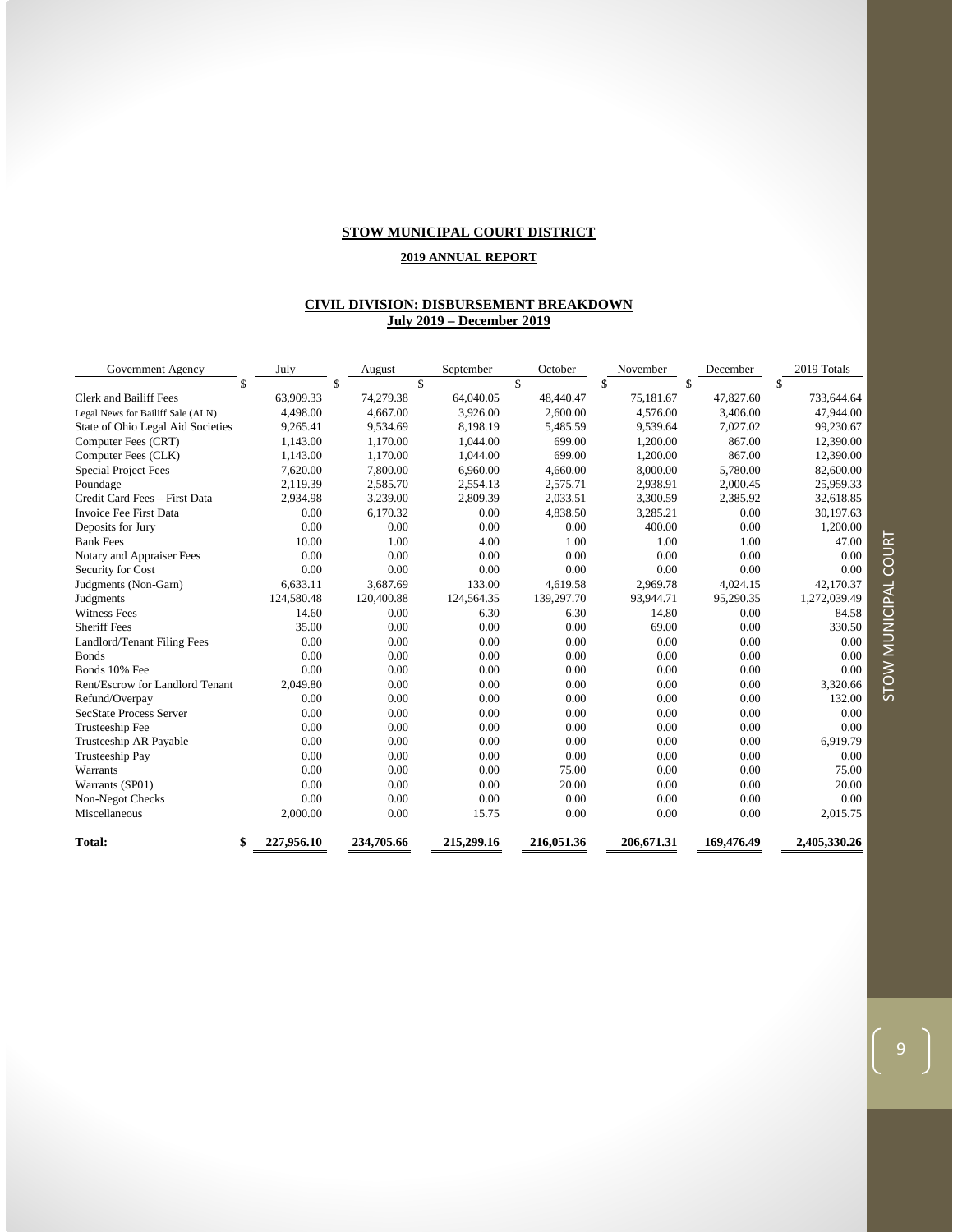## **CRIMINAL DIVISION ACTIVITY**

| <b>MONTH</b>                                   |                                           | <b>RECEIPTS</b> |               | <b>DISBURSEMENTS</b> |  |  |
|------------------------------------------------|-------------------------------------------|-----------------|---------------|----------------------|--|--|
| <b>January</b>                                 | \$                                        | 370,852.84      | \$            | 371,342.18           |  |  |
| <b>February</b>                                |                                           | 430,400.93      |               | 367,845.21           |  |  |
| <b>March</b>                                   |                                           | 515,616.41      |               | 452,994.82           |  |  |
| <b>April</b>                                   |                                           | 476,548.38      |               | 509,698.94           |  |  |
| <b>May</b>                                     |                                           | 420,890.05      |               | 475,372.30           |  |  |
| June                                           |                                           | 389,800.59      |               | 422,282.14           |  |  |
| July                                           |                                           | 439,956.47      |               | 385,954.63           |  |  |
| <b>August</b>                                  |                                           | 404,097.48      |               | 440,869.61           |  |  |
| September                                      |                                           | 374,293.45      |               | 397,743.76           |  |  |
| <b>October</b>                                 |                                           | 430,944.38      |               | 388,608.36           |  |  |
| <b>November</b>                                |                                           | 338,827.16      |               | 408,758.44           |  |  |
| <b>December</b>                                |                                           | 319,084.14      |               | 333,445.61           |  |  |
|                                                | \$                                        | 4,911,312.28    | \$            | 4,954.916.00         |  |  |
|                                                |                                           |                 |               |                      |  |  |
| <b>Criminal Account Balance: 12-31-18</b>      |                                           |                 | $\mathsf{\$}$ | 379,679.65           |  |  |
| <b>Criminal Account Receipts for 2019</b>      |                                           |                 |               | 4,911,312.28         |  |  |
| <b>Criminal Account Interest: 2019</b>         |                                           |                 |               | 0.00                 |  |  |
| <b>Book Adjustments</b>                        |                                           |                 |               | 0.00                 |  |  |
|                                                |                                           |                 | \$            | 5,290,991.93         |  |  |
| <b>Criminal Account Disbursements for 2019</b> |                                           |                 |               | (4,954,916.00)       |  |  |
|                                                | <b>Criminal Account Balance: 12-31-19</b> |                 |               |                      |  |  |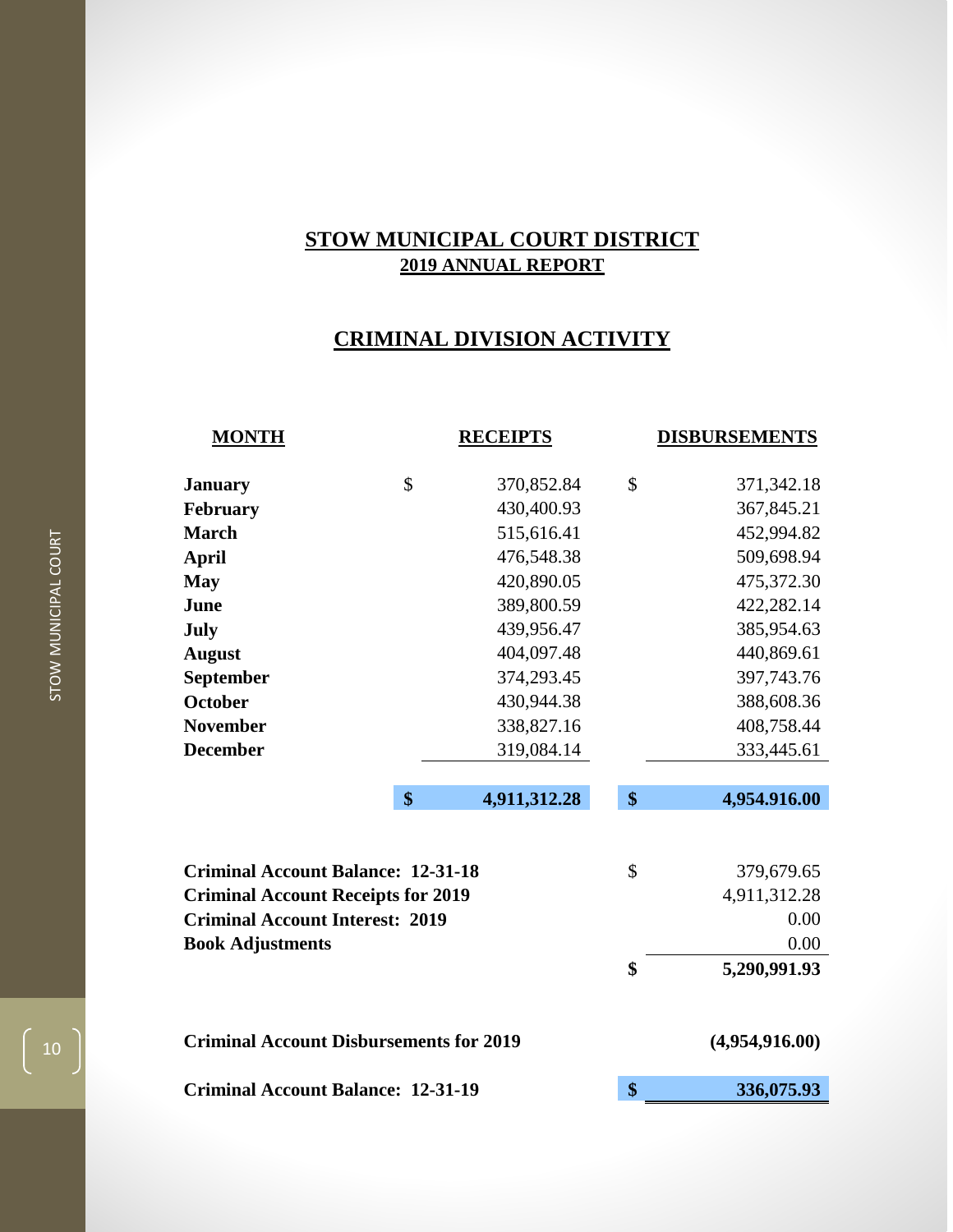#### **January 2019- June 2019 CRIMINAL DIVISION: RECEIPT BREAKDOWN**

| Government Agency                                                                           | January              | February             | March                |              | April                | May                  | June                 |
|---------------------------------------------------------------------------------------------|----------------------|----------------------|----------------------|--------------|----------------------|----------------------|----------------------|
|                                                                                             | \$                   | \$                   | \$                   | $\mathbb{S}$ |                      | \$                   | \$                   |
| <b>State Patrol</b>                                                                         | 1,673.00             | 1,421.50             | 1,423.25             |              | 2,289.18             | 2,391.75             | 3,001.00             |
| Victims of Crime                                                                            | 7,209.00             | 7,811.74             | 9,913.10             |              | 9,349.50             | 9,144.00             | 7,752.68             |
| <b>Public Defenders</b>                                                                     | 15.00                | 75.70                | 9.30                 |              | 74.00                | 15.00                | 15.00                |
| Indigent Defense Support Fund/Public Defenders (2949.091)                                   | 17,600.04            | 18,416.74            | 23,392.22            |              | 22,141.75            | 22,100.16            | 18,735.45            |
| Indigent Defense Support Fund-Bond (2937.22)                                                | 456.80               | 675.00               | 889.00               |              | 732.55               | 789.40               | 474.00               |
| Indigent Defense Support Fund (SB 209)                                                      | 2,253.00             | 2,546.00             | 2,956.30             |              | 2,507.00             | 2,307.00             | 2,487.70             |
| Drug Law Enforcement Fund (HB 562)                                                          | 2,239.79             | 2,495.62             | 3,079.73             |              | 2,886.10             | 2,976.99             | 2,631.64             |
| Criminal Justice Program Services Fund (HB 562)                                             | 72.71                | 80.87                | 99.87                |              | 93.50                | 96.57                | 85.36                |
| Indigent Defense Support Fund (HB 562)                                                      | 3,305.00             | 3,669.70             | 4,536.80             |              | 4,249.70             | 4,389.38             | 3,882.40             |
| State Highway Safety Fund (SB 17)                                                           | 82.50                | 65.00                | 87.50                |              | 70.00                | 15.00                | 30.00                |
| Expungements                                                                                | 870.00               | 810.00               | 810.00               |              | 810.00               | 480.00               | 420.00               |
| Dept of Liquor Control                                                                      | 0.00                 | 0.00                 | 0.00                 |              | 282.70               | 0.00                 | 0.00                 |
| Board of Pharmacy                                                                           | 2,383.90             | 3,065.75             | 3,750.74             |              | 3,519.20             | 3,408.00             | 1,597.00             |
| Dept of Natural Resources                                                                   | 0.00                 | 0.00                 | 0.00                 |              | 0.00                 | 0.00                 | 0.00                 |
| Ohio Dept. of Taxation                                                                      | 0.00                 | 0.00                 | 0.00                 |              | 200.00               | 0.00                 | 0.00                 |
| Child Restraint                                                                             | 0.00                 | 25.00                | 90.00                |              | 0.00                 | 0.00                 | 60.00                |
| <b>Seat Belt Violations</b>                                                                 | 903.00               | 798.40               | 1,450.00             |              | 1,490.00             | 2,225.00             | 2,000.00             |
| <b>Summit County</b>                                                                        | 31,767.39            | 35,429.71            | 47,997.07            |              | 38,493.60            | 32,670.87            | 29,641.15            |
| <b>OSP</b> County                                                                           | 334.60               | 376.90               | 284.65               |              | 461.83               | 478.35               | 600.20               |
| Public Defender's App. Fee                                                                  | 558.00               | 1,006.25             | 1,079.60             |              | 938.90               | 768.00               | 1,078.30             |
| Fines: Stow Ord.                                                                            | 9,803.46             | 9,405.00             | 12,163.80            |              | 12,059.20            | 14,273.10            | 12,620.00            |
| Fines: State Patrol                                                                         | 1,338.40             | 1,320.60             | 1,138.60             |              | 1,831.34             | 1,913.40             | 2,400.80             |
| Stow Costs: City & State Ord.                                                               | 115,972.99           | 136,333.92           | 179,310.77           |              | 148,330.22           | 133,745.77           | 111,806.37           |
| City of Cuyahoga Falls                                                                      | 1,640.69             | 1,312.50             | 3,480.13             |              | 1,574.80             | 1,660.21             | 1,715.00             |
| City of Hudson                                                                              | 10,100.00            | 11,825.60            | 13,369.30            |              | 12,215.90            | 14,844.30            | 11,100.10            |
| City of Macedonia                                                                           | 700.00               | 1,231.10             | 1,660.00             |              | 731.60               | 550.00               | 1,525.00             |
| City of Munroe Falls                                                                        | 100.00               | 100.00               | 100.00               |              | 201.00               | 0.00                 | 150.00               |
| City of Tallmadge                                                                           | 1,710.00             | 1,874.40             | 2,721.00             |              | 3.618.57             | 2,703.00             | 1,860.00             |
| City of Twinsburg                                                                           | 6,426.90             | 9,118.80             | 9,106.00             |              | 7,619.13             | 9,958.00             | 8,042.50             |
| Village of Boston Hts.                                                                      | 0.00                 | 0.00                 | 0.00                 |              | 0.00                 | 100.00               | 0.00                 |
| Village of Northfield                                                                       | 0.00                 | 0.00                 | 0.00                 |              | 50.00                | 0.00                 | 75.00                |
| Village of Peninsula                                                                        | 3,160.00             | 3,657.00             | 2,743.00             |              | 2,882.63             | 3,034.00             | 2,060.00             |
| Village of Reminderville                                                                    | 435.00               | 730.00               | 802.85               |              | 318.00               | 570.00               | 910.00               |
| Village of Silver Lake                                                                      | 3,746.00             | 3,893.60             | 8,448.90             |              | 7,037.40             | 5,690.70             | 5,351.30             |
| Bond (combined with Crim. Acct. Feb. 2017)                                                  | 30,700.00            | 41,275.00            | 31,385.00            |              | 41,635.00            | 29,275.00            | 40,022.00            |
| Bond Applied 10% Clerk's Fee (eff 4/2018)                                                   | (1,850.00)           | (1,365.00)           | (2,080.00)           |              | (1,242.00)           | (1,700.00)           | (700.00)             |
| Jury Fees                                                                                   | 0.00                 | 85.50                | 0.00                 |              | 0.00                 | 0.00                 | 0.00                 |
| Witness Fees                                                                                | 24.00                | 24.00                | 24.00                |              | 0.00                 | 6.00                 | 18.00                |
| <b>Sheriff Fees</b>                                                                         | 121.97               | 349.13               | 154.50               |              | 180.00               | 436.12               | 762.30               |
| Restitution                                                                                 | 3,902.41             | 3,993.73             | 7,281.15             |              | 7,249.20             | 8,331.35             | 2,498.32             |
| Restitution in AR Payables (eff 04/2018)                                                    | 100.00               | 100.00               | 100.00               |              | 100.00               | 100.00               | 100.00               |
| Refunds                                                                                     | 15.00                | 341.00               | 185.28               |              | 941.00               | 658.10               | 1,290.17             |
| Sealing Notification Service (eff. 3/2018)                                                  | 0.00                 | 0.00                 | 0.00                 |              | 0.00                 | 0.00                 | 0.00                 |
| Interest                                                                                    | 0.00                 | 0.00                 | 0.00                 |              | 0.00                 | 0.00                 | 0.00                 |
| <b>LEEF</b>                                                                                 | 620.00               | 988.00               | 1,099.00             |              | 1,074.00             | 660.00               | 802.00               |
| (CRT)<br><b>Computer Fees</b>                                                               | 3,332.32             | 3,616.33             | 4,447.30             |              | 4,058.60             | 3,966.40             | 3,419.00             |
| <b>Computer Fees</b><br>(CLK)                                                               | 3,563.51             | 4,342.75             | 5,320.50             |              | 4,658.05             | 4,171.40             | 3,681.70             |
| ATA                                                                                         | 772.00               | 938.50               | 1,433.50             |              | 947.00               | 753.00               | 979.00               |
| Indigent Driver's Alcohol Treatment Fund (HB 562)                                           | 991.50               | 1,218.21             | 1,480.50             |              | 1,290.00             | 1,067.81             | 1,164.00             |
| Incarceration<br>State Mandated Alcohol Monitoring Fund (SB 17 Fine & Cost)                 | 1,466.86<br>1,121.50 | 2,105.71<br>1,429.10 | 3,045.45<br>1,337.50 |              | 2,385.50<br>1,149.00 | 1,775.70<br>1,036.00 | 2,128.30<br>1,233.90 |
| Metro Parks Ak/Cl                                                                           | 0.00                 | 0.00                 | 0.00                 |              | 85.00                | 0.00                 | 0.00                 |
| Water Craft                                                                                 | 0.00                 | 0.00                 | 0.00                 |              | 0.00                 | 0.00                 | 0.00                 |
| Summit County Humane Society                                                                | 0.00                 | 0.00                 | 500.00               |              | 0.00                 | 0.00                 | 0.00                 |
| Police Agency Drug Fines                                                                    | 3,780.00             | 4,007.60             | 3,747.41             |              | 5,974.90             | 3,299.30             | 3,449.30             |
| Prob Services Fund                                                                          | 19,121.78            | 22,757.09            | 26,151.16            |              | 20,111.88            | 19,328.09            | 19,171.25            |
| Citizen's Reward Program                                                                    | 118.00               | 138.00               | 164.00               |              | 159.00               | 132.00               | 84.00                |
| Convenience Fee Pay Pal<br>First Data Credit Card Service Fee (fee collected on all trans.) | 0.00<br>5,469.12     | 0.00<br>4,974.55     | 0.00<br>6,065.31     |              | 0.00<br>5,159.00     | 0.00<br>6,273.57     | 0.00<br>5,921.10     |
| Summit Co. B.W. Service Fee                                                                 | 0.00                 | 0.00                 | 0.00                 |              | 0.00                 | 0.00                 | 0.00                 |
| <b>BMV/OLF</b>                                                                              | 0.00                 | 20.00                | 0.00                 |              | 0.00                 | 0.00                 | 0.00                 |
| <b>BMV/Warrant Blocks</b>                                                                   | 0.00                 | 0.00                 | 27.60                |              | 90.00                | 0.00                 | 0.00                 |
| Suspended License Intervention Program                                                      | 0.00                 | 0.00                 | 0.00                 |              | 0.00                 | 0.00                 | 0.00                 |
| Court of Appeals                                                                            | 0.00                 | 0.00                 | 0.00                 |              | 0.00                 | 0.00                 | 0.00                 |
| <b>Transfer to Bond Account</b>                                                             | 0.00                 | 0.00                 | 0.00                 |              | 0.00                 | 0.00                 | 0.00                 |
| <b>Attorney General Collections</b><br>AGO Overpayments (eff. 10-2019)                      | 10,348.00<br>0.00    | 19,448.30<br>0.00    | 21,255.92<br>0.00    |              | 14,930.84<br>0.00    | 9,442.15<br>0.00     | 10,683.41<br>0.00    |
| Akron Law Library Assessment (DISBURSEMENT ONLY)                                            | 0.00                 | 0.00                 | 0.00                 |              | 0.00                 | 0.00                 | 0.00                 |
| Interpreter Fee                                                                             | 0.00                 | 0.00                 | 0.00                 |              | 0.00                 | 0.00                 | 0.00                 |
| Re-Instate Bond                                                                             | 0.00                 | 0.00                 | 0.00                 |              | 0.00                 | 0.00                 | 0.00                 |
| Unclaimed Monies To Be Held In Trust                                                        | 0.00                 | 0.00                 | 0.00                 |              | 0.00                 | 0.00                 | 0.00                 |
| Judgments                                                                                   | 0.00                 | 0.00                 | 0.00                 |              | 0.00                 | 0.00                 | 0.00                 |
| <b>Pending Appeals</b>                                                                      | 0.00<br>6,825.00     | 0.00                 | 0.00                 |              | 0.00                 | 0.00                 | 0.00                 |
| Defensive Driver Diversion Program (eff 03/2018)<br>Diversion Program Comm. Cost            | 3,485.00             | 2,890.00<br>2,767.00 | 6,540.00<br>2,653.60 |              | 4,650.00<br>2,960.00 | 4,645.00<br>3,079.00 | 6,690.00<br>1,865.00 |
| Mayor's Court IDAT Funds                                                                    | 545.00               | 294.50               | 249.50               |              | 341.00               | 255.50               | 213.00               |
| 3rd Party Collection Fee                                                                    | 0.00                 | 0.00                 | 0.00                 |              | 0.00                 | 0.00                 | 0.00                 |
| First Data Invoice Fee (monies paid to Courtview every month)                               | 4,145.04             | 5,469.12             | 4,974.55             |              | 6,065.31             | 5,159.00             | 6,273.57             |
| <b>Special Projects Donations</b>                                                           | 0.00                 | 0.00                 | 0.00                 |              | 0.00                 | 0.00                 | 0.00                 |
| <b>Special Projects</b>                                                                     | 45,277.66            | 48,620.41            | 51,180.20            |              | 62,536.80            | 45,441.61            | 43,943.32            |
|                                                                                             |                      |                      |                      |              |                      |                      |                      |
| Total                                                                                       | \$<br>370,852.84 \$  | 430,400.93 \$        | 515,616.41 \$        |              | 476,548.38 \$        | 420,890.05 \$        | 389,800.59           |
|                                                                                             |                      |                      |                      |              |                      |                      |                      |

 $\Bigg(11\Bigg)$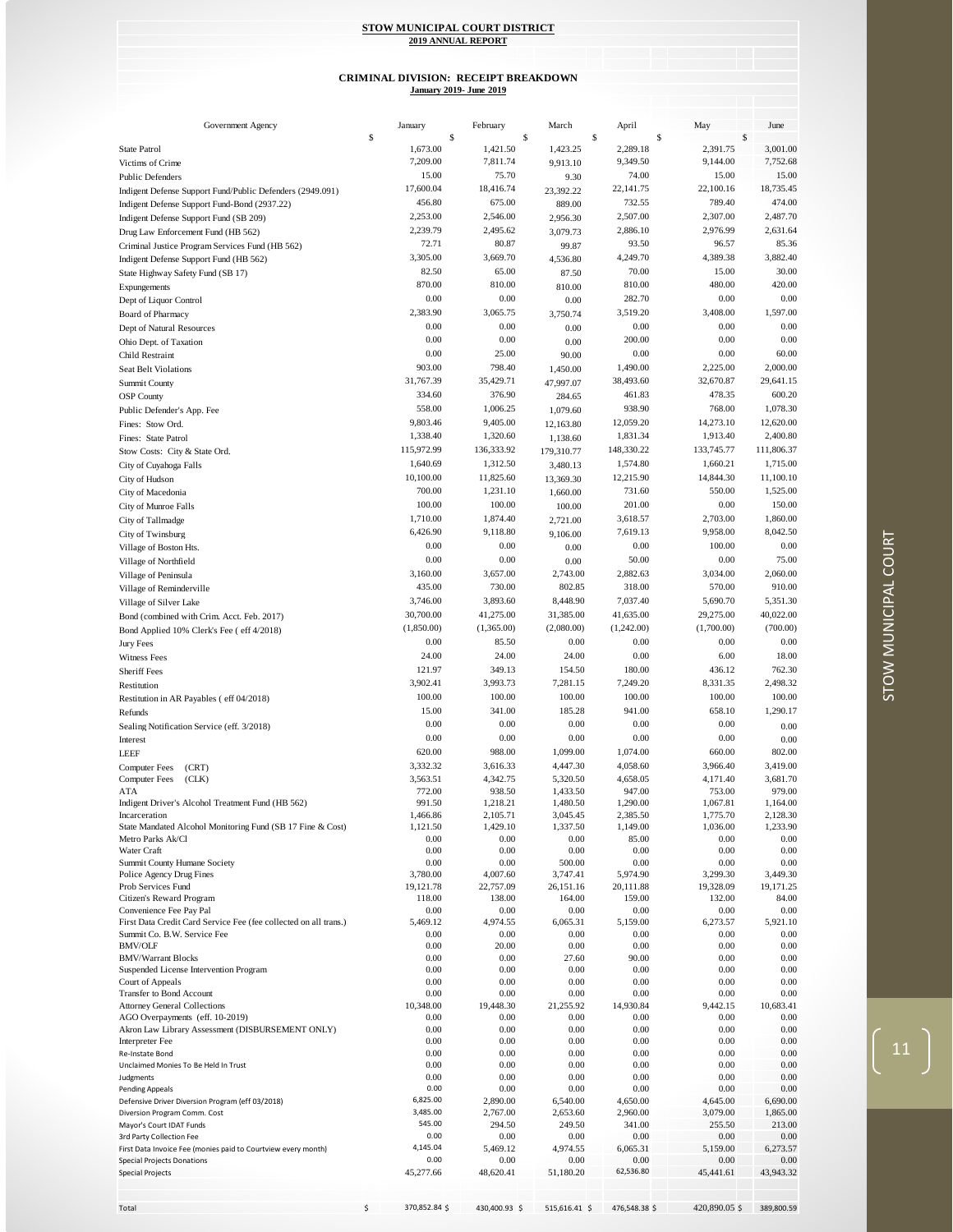## **July 2019 - December 2019 CRIMINAL DIVISION: RECEIPT BREAKDOWN**

| Government Agency                                                                               | July                 | August               |                     | September            | October              | November             | December             |              | 2019 Totals            |
|-------------------------------------------------------------------------------------------------|----------------------|----------------------|---------------------|----------------------|----------------------|----------------------|----------------------|--------------|------------------------|
| <b>State Patrol</b>                                                                             | \$<br>4,485.00       | \$<br>3,526.00       | \$                  |                      | \$                   | \$                   | \$                   | $\mathbb{S}$ | 35,796.92              |
| Victims of Crime                                                                                | 9,141.32             | 8,261.00             |                     | 4,544.00<br>8,043.00 | 4,671.50<br>8,429.00 | 3,265.00<br>6,880.00 | 3,105.74<br>6,773.00 |              | 98,707.34              |
| <b>Public Defenders</b>                                                                         | 30.00                | 30.00                |                     | 14.00                | 0.00                 | 0.00                 | 0.00                 |              | 278.00                 |
| Indigent Defense Support Fund/Public Defenders (2949.091)                                       | 21,616.49            | 19,600.34            |                     | 18,997.17            | 19,642.50            | 16,178.00            | 16,256.92            |              | 234,677.78             |
| Indigent Defense Support Fund-Bond (2937.22)                                                    | 509.60               | 816.00               |                     | 500.00               | 818.00               | 515.00               | 570.00               |              | 7,745.35               |
| Indigent Defense Support Fund (SB 209)                                                          | 2,351.30             | 2,603.70             |                     | 2,413.00             | 3,246.00             | 2,454.00             | 1,780.00             |              | 29,905.00              |
| Drug Law Enforcement Fund (HB 562)                                                              | 3,040.83             | 2,639.42             |                     | 2,656.76             | 2,663.54             | 2,255.35             | 2,211.28             |              | 31,777.05              |
| Criminal Justice Program Services Fund (HB 562)                                                 | 98.67                | 85.58                |                     | 86.24                | 86.46                | 73.15                | 71.72                |              | 1,030.70               |
| Indigent Defense Support Fund (HB 562)                                                          | 4,483.00             | 3,890.00             |                     | 3,922.00             | 3,930.00             | 3,313.00             | 3,259.00             |              | 46,829.98              |
| State Highway Safety Fund (SB 17)                                                               | 10.00                | 65.00                |                     | 60.00                | 60.00                | 20.00                | 30.00                |              | 595.00                 |
| Expungements                                                                                    | 630.00               | 510.00               |                     | 600.00               | 360.00               | 570.00               | 510.00               |              | 7,380.00               |
| Dept of Liquor Control                                                                          | 0.00                 | 290.80               |                     | 572.00               | 762.00               | 238.00               | 178.00               |              | 2,323.50               |
| <b>Board of Pharmacy</b>                                                                        | 3,025.30             | 1,633.30             |                     | 1,911.00             | 1,747.10             | 1,985.90             | 3,286.00             |              | 31,313.19              |
| Dept of Natural Resources                                                                       | 0.00                 | 0.00                 |                     | 0.00                 | 0.00                 | 0.00                 | 0.00                 |              | 0.00                   |
| Ohio Dept. of Taxation                                                                          | 0.00                 | 0.00                 |                     | 0.00                 | 0.00                 | 0.00                 | 0.00                 |              | 200.00                 |
| Child Restraint                                                                                 | 30.00                | 30.00                |                     | 0.00                 | 0.00                 | 0.00                 | 0.00                 |              | 235.00                 |
| Seat Belt Violations                                                                            | 1,435.00             | 1,250.00             |                     | 1,026.60             | 730.00               | 690.00               | 965.00               |              | 14,963.00              |
| Summit County                                                                                   | 36,631.16            | 36,038.87            |                     | 28,914.73            | 32,696.09            | 31,639.29            | 25,698.95            |              | 407,618.88             |
| <b>OSP</b> County                                                                               | 897.00               | 705.20               |                     | 914.80               | 934.30               | 653.00               | 621.15               |              | 7,261.98               |
| Public Defender's App. Fee                                                                      | 700.00               | 840.00               |                     | 548.10               | 1,054.90             | 597.00               | 635.00               |              | 9,804.05               |
| Fines: Stow Ord.                                                                                | 11,639.82            | 11,594.00            |                     | 12,364.00            | 11,638.00            | 11,243.00            | 11,196.00            |              | 139,999.38             |
| Fines: State Patrol                                                                             | 3,588.00             | 2,820.80             |                     | 3,635.20             | 3,737.20             | 2,612.00             | 2,484.59             |              | 28,820.93              |
| Stow Costs: City & State Ord.                                                                   | 128,845.60           | 123,454.55           |                     | 117,347.54           | 133,016.11           | 108,783.41           | 100,192.99           |              | 1,537,140.24           |
| City of Cuyahoga Falls                                                                          | 1,505.00             | 1,005.21             |                     | 1,140.00             | 2,524.10             | 1,283.90             | 2,076.00             |              | 20,917.54              |
| City of Hudson                                                                                  | 11,338.00            | 9,452.00             |                     | 10,177.90            | 10,643.00            | 7,023.00             | 5,611.98             |              | 127,701.08             |
| City of Macedonia                                                                               | 760.00               | 350.00               |                     | 50.00                | 1,154.00             | 898.95               | 621.82               |              | 10,232.47              |
| City of Munroe Falls                                                                            | 831.00               | 380.00               |                     | 364.00               | 0.00                 | 0.00                 | 628.00               |              | 2,854.00               |
| City of Tallmadge                                                                               | 1,430.00             | 1,210.00             |                     | 1,450.00             | 1,769.00             | 1,320.00             | 2,015.00             |              | 23,680.97              |
| City of Twinsburg                                                                               | 8,888.50             | 8,589.00             |                     | 7,231.00             | 7,734.00             | 6,949.20             | 7,402.28             |              | 97,065.31              |
| Village of Boston Hts.                                                                          | 0.00                 | 475.00               |                     | 0.00                 | 0.00                 | 0.00                 | 0.00                 |              | 575.00                 |
| Village of Northfield                                                                           | 75.00                | 25.00                |                     | 50.00                | 0.00                 | 0.00                 | 0.00                 |              | 275.00                 |
| Village of Peninsula                                                                            | 2,250.00             | 4,265.00             |                     | 2,475.00             | 2,784.00             | 2,085.00             | 1,905.00             |              | 33,300.63              |
| Village of Reminderville                                                                        | 350.00               | 130.00               |                     | 425.00               | 300.00               | 275.00               | 635.00               |              | 5,880.85               |
| Village of Silver Lake                                                                          | 5,636.89             | 4,480.20             |                     | 4,083.00             | 6,142.00             | 5,261.80             | 4,681.39             |              | 64,453.18              |
| Bond (combined with Crim. Acct. Feb. 2017)                                                      | 42,210.00            | 35,110.00            |                     | 29,876.00            | 31,015.00            | 17,790.00            | 15,681.00            |              | 385,974.00             |
| Bond Applied 10% Clerk's Fee ( eff 4/2018)                                                      | (1,165.00)           | (2,705.00)           |                     | (1,731.00)           | (1,575.10)           | (650.00)             | (1,100.00)           |              | (17, 863.10)           |
| Jury Fees                                                                                       | 0.00                 | 0.00                 |                     | 400.00               | 0.00                 | 0.00                 | 0.00                 |              | 485.50                 |
| Witness Fees                                                                                    | 12.00                | 10.50                |                     | 12.00                | 7.50                 | 0.00                 | 6.00                 |              | 144.00                 |
| <b>Sheriff Fees</b>                                                                             | 106.50               | 384.37               |                     | 200.00               | 163.00               | 171.00               | 103.00               |              | 3,131.89               |
| Restitution                                                                                     | 4,350.67             | 2,924.86             |                     | 2,905.59             | 5,870.65             | 5,387.02             | 3,137.00             |              | 57,831.95              |
| Restitution in AR Payables (eff 04/2018)                                                        | 100.00               | 100.00               |                     | 100.00               | 100.00               | 100.00               | 100.00               |              | 1,200.00               |
| Refunds                                                                                         | 140.00               | 302.10               |                     | 423.00               | 185.00               | 77.00                | 25.00                |              | 4,582.65               |
| Sealing Notification Service (eff. 3/2018)                                                      | 0.00                 | 0.00                 |                     | 0.00                 | 0.00                 | 0.00                 | 0.00                 |              | 0.00                   |
| Interest                                                                                        | 0.00                 | 0.00                 |                     | 0.00                 | 0.00                 | 0.00                 | 0.00                 |              | 0.00                   |
| LEEF                                                                                            | 1,185.00             | 764.00               |                     | 834.00               | 1,128.50             | 716.50               | 693.00               |              | 10,564.00              |
| <b>Computer Fees</b><br>(CRT)                                                                   | 3,961.50             | 3,494.50             |                     | 3,492.50             | 3,688.00             | 3,157.50             | 3,043.00             |              | 43,676.95              |
| Computer Fees<br>(CLK)                                                                          | 4,328.50             | 3,670.40             |                     | 3,711.40             | 3,934.50             | 3,333.00             | 3,247.50             |              | 47,963.21              |
| ATA                                                                                             | 849.00               | 870.00               |                     | 680.00               | 912.00               | 809.50               | 854.00               |              | 10,797.50              |
| Indigent Driver's Alcohol Treatment Fund (HB 562)                                               | 1,345.50             | 1,167.00             |                     | 1,176.00             | 1,179.00             | 997.50               | 978.00               |              | 14,055.02              |
| Incarceration                                                                                   | 2,798.00             | 2,199.00             |                     | 1,741.00             | 2,884.00             | 1,803.00             | 1,661.00             |              | 25,993.52              |
| State Mandated Alcohol Monitoring Fund (SB 17 Fine & Cost)<br>Metro Parks Ak/Cl                 | 1,034.00<br>75.00    | 1,512.00<br>44.00    |                     | 1,301.00<br>206.00   | 1,332.00<br>150.00   | 1,298.00<br>0.00     | 882.00<br>0.00       |              | 14,666.00<br>560.00    |
| Water Craft                                                                                     | 0.00                 | 0.00                 |                     | 0.00                 | 0.00                 | 0.00                 | 0.00                 |              | 0.00                   |
| Summit County Humane Society                                                                    | 0.00                 | 0.00                 |                     | 0.00                 | 0.00                 | 0.00                 | 0.00                 |              | 500.00                 |
| Police Agency Drug Fines                                                                        | 3,767.20             | 2,871.90             |                     | 3,192.00             | 2,335.40             | 2,459.80             | 3,976.30             |              | 42,861.11              |
| Prob Services Fund                                                                              | 14,503.01            | 18,843.23            |                     | 17,239.79            | 23,471.29            | 15,054.47            | 12,385.97            |              | 228,139.01             |
| Citizen's Reward Program                                                                        | 109.00               | 114.00               |                     | 98.00                | 113.00               | 88.00                | 94.00                |              | 1,411.00               |
| Convenience Fee Pay Pal                                                                         | 0.00                 | 0.00                 |                     | 0.00                 | 0.00                 | 0.00                 | 0.00                 |              | 0.00                   |
| First Data Credit Card Service Fee (fee collected on all trans.)<br>Summit Co. B.W. Service Fee | 6,187.61<br>0.00     | 5,987.11<br>0.00     |                     | 5,878.18<br>0.00     | 6,276.62<br>0.00     | 5,141.68<br>0.00     | 5,187.31<br>0.00     |              | 68,521.16<br>0.00      |
| <b>BMV/OLF</b>                                                                                  | 0.00                 | 0.00                 |                     | 0.00                 | 0.00                 | 0.00                 | 0.00                 |              | 20.00                  |
| <b>BMV/Warrant Blocks</b>                                                                       | 0.00                 | 15.00                |                     | 0.00                 | 0.00                 | 0.00                 | 0.00                 |              | 132.60                 |
| Suspended License Intervention Program                                                          | 0.00                 | 0.00                 |                     | 0.00                 | 0.00                 | 0.00                 | 0.00                 |              | 0.00                   |
| Court of Appeals                                                                                | $0.00\,$             | 0.00                 |                     | 0.00                 | 0.00                 | 0.00                 | 0.00                 |              | 0.00                   |
| Transfer to Bond Account                                                                        | 0.00                 | 0.00                 |                     | 0.00                 | 0.00                 | 0.00                 | 0.00                 |              | 0.00                   |
| <b>Attorney General Collections</b>                                                             | 12,291.70            | 11,879.67            |                     | 8,199.31             | 14,855.31            | 7,940.95             | 8,592.04             |              | 149,867.60             |
| AGO Overpayments (eff. 10-2019)<br>Akron Law Library Assessment (DISBURSEMENT ONLY)             | 0.00<br>0.00         | 0.00<br>0.00         |                     | 0.00<br>0.00         | 62.20<br>0.00        | 0.00<br>0.00         | 60.00<br>0.00        |              | 122.20<br>0.00         |
| <b>Interpreter Fee</b>                                                                          | 0.00                 | 0.00                 |                     | 0.00                 | 0.00                 | 0.00                 | 0.00                 |              | 0.00                   |
| Re-Instate Bond                                                                                 | 0.00                 | 0.00                 |                     | 0.00                 | 0.00                 | 0.00                 | 0.00                 |              | 0.00                   |
| Unclaimed Monies To Be Held In Trust                                                            | 0.00                 | 0.00                 |                     | 0.00                 | 0.00                 | 0.00                 | 0.00                 |              | 0.00                   |
| Judgments                                                                                       | 0.00                 | 0.00                 |                     | 0.00                 | 0.00                 | 0.00                 | 0.00                 |              | 0.00                   |
| Pending Appeals                                                                                 | 0.00                 | 0.00                 |                     | 0.00                 | 0.00                 | 0.00                 | 0.00                 |              | 0.00                   |
| Defensive Driver Diversion Program (eff 03/2018)<br>Diversion Program Comm. Cost                | 5,035.00<br>3,050.00 | 7,850.00<br>3,994.00 |                     | 7,975.00<br>4,221.00 | 7,425.00<br>4,270.00 | 7,498.00<br>1,776.00 | 7,013.00<br>3,150.00 |              | 75,036.00<br>37,270.60 |
| Mayor's Court IDAT Funds                                                                        | 194.00               | 211.50               |                     | 243.50               | 302.50               | 259.50               | 239.00               |              | 3,348.50               |
| 3rd Party Collection Fee                                                                        | 0.00                 | 0.00                 |                     | 0.00                 | 0.00                 | 0.00                 | 0.00                 |              | 0.00                   |
| First Data Invoice Fee (monies paid to Courtview every month)                                   | 5,921.10             | 6,187.61             |                     | 5,987.11             | 5,878.18             | 6276.62              | 5,141.68             |              | 67,478.89              |
| <b>Special Projects Donations</b>                                                               | 0.00                 | 0.00                 |                     | 0.00                 | 0.00                 | 0.00                 | 0.00                 |              | 0.00                   |
| <b>Special Projects</b>                                                                         | 61,314.70            | 45,249.76            |                     | 39,416.03            | 51,708.03            | 38,280.17            | 38,532.53            |              | 571,501.22             |
|                                                                                                 |                      |                      |                     |                      |                      |                      |                      |              |                        |
| Total                                                                                           | \$<br>439,956.47     | \$<br>404,097.48     | $\ddot{\mathsf{s}}$ | 374,293.45 \$        | 430,944.38           | $$338,827.16$ \$     | 319,084.14 \$        |              | 4,911,312.28           |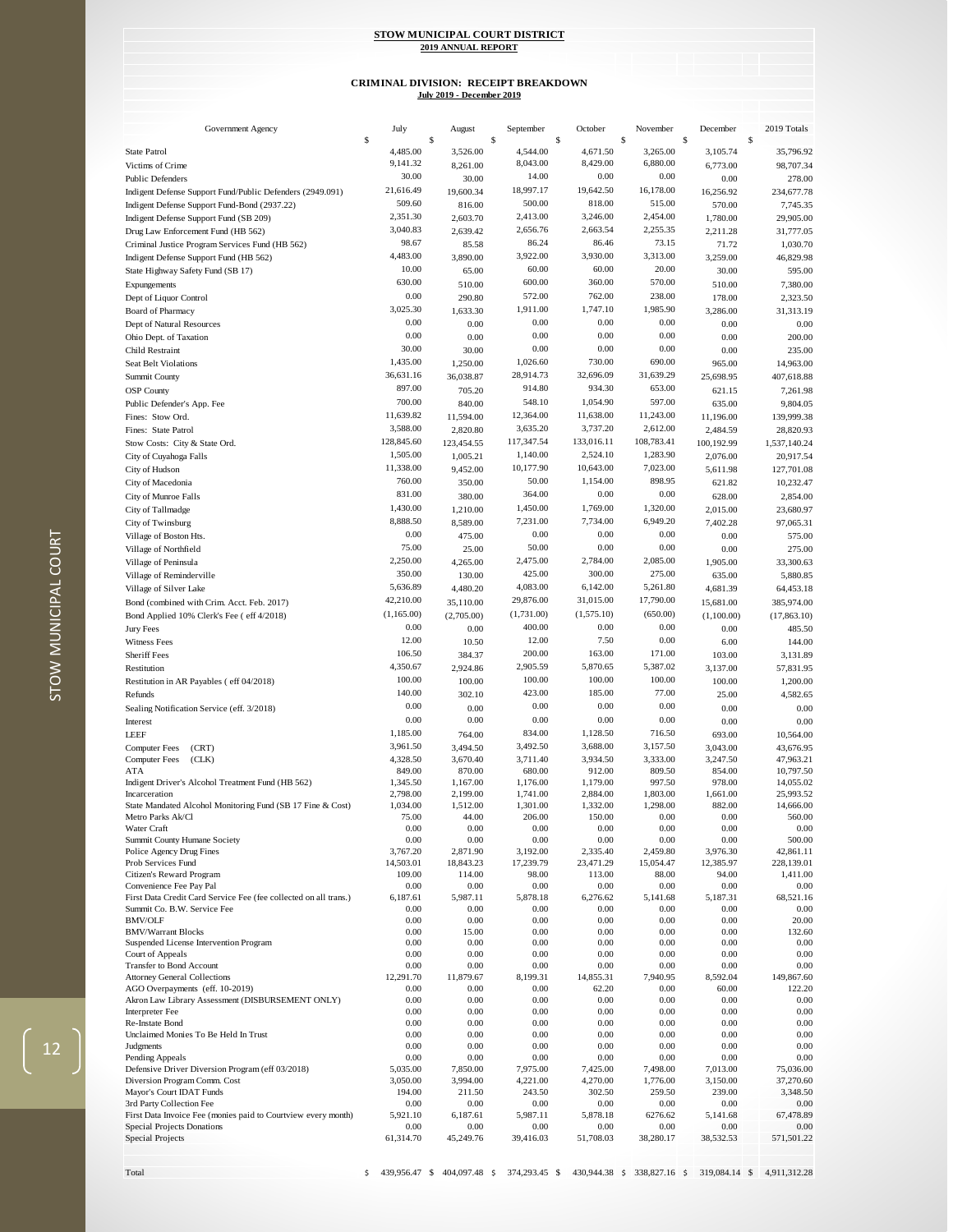|                                                                                                 |                                                                                    |                      |    | <b>2019 ANNUAL REPORT</b> |              |                      |               |                      |    |                       |              |                       |
|-------------------------------------------------------------------------------------------------|------------------------------------------------------------------------------------|----------------------|----|---------------------------|--------------|----------------------|---------------|----------------------|----|-----------------------|--------------|-----------------------|
|                                                                                                 |                                                                                    |                      |    |                           |              |                      |               |                      |    |                       |              |                       |
|                                                                                                 | <b>CRIMINAL DIVISION: DISBURSEMENT BREAKDOWN</b><br><b>January 2019- June 2019</b> |                      |    |                           |              |                      |               |                      |    |                       |              |                       |
|                                                                                                 |                                                                                    |                      |    |                           |              |                      |               |                      |    |                       |              |                       |
| Government Agency                                                                               | \$                                                                                 | January              | \$ | February                  | $\mathsf{s}$ | March                | $\mathsf{\$}$ | April                | \$ | May                   | $\mathbb{S}$ | June                  |
| <b>State Patrol</b>                                                                             |                                                                                    | 1,447.50             |    | 1,673.00                  |              | 1,421.50             |               | 1,423.25             |    | 2,289.18              |              | 2,391.75              |
| Victims of Crime                                                                                |                                                                                    | 6,336.68             |    | 7,209.00                  |              | 7,811.74             |               | 9,913.10             |    | 9,349.50              |              | 9,144.00              |
| <b>Public Defenders</b>                                                                         |                                                                                    | 15.00                |    | 15.00                     |              | 75.70                |               | 9.30                 |    | 74.00                 |              | 15.00                 |
| Indigent Defense Support Fund/Public Defenders (2949.091)                                       |                                                                                    | 15,157.40            |    | 17,600.04                 |              | 18,416.74            |               | 23,392.22            |    | 22,141.75             |              | 22,100.16             |
| Indigent Defense Support Fund-Bond (2937.22)                                                    |                                                                                    | 453.00               |    | 456.80                    |              | 675.00               |               | 889.00               |    | 732.55                |              | 789.40                |
| Indigent Defense Support Fund (SB 209)                                                          |                                                                                    | 861.00<br>2,103.19   |    | 2,253.00<br>2,239.79      |              | 2,546.00             |               | 2,956.30             |    | 2,507.00<br>2,886.10  |              | 2,307.00<br>2,976.99  |
| Drug Law Enforcement Fund (HB 562)                                                              |                                                                                    | 68.21                |    | 72.71                     |              | 2,495.62<br>80.87    |               | 3,079.73<br>99.87    |    | 93.50                 |              | 96.57                 |
| Criminal Justice Program Services Fund (HB 562)<br>Indigent Defense Support Fund (HB 562)       |                                                                                    | 3,100.00             |    | 3,305.00                  |              | 3,669.70             |               | 4,536.80             |    | 4,249.70              |              | 4,389.38              |
| State Highway Safety Fund (SB 17)                                                               |                                                                                    | 45.00                |    | 82.50                     |              | 65.00                |               | 87.50                |    | 70.00                 |              | 15.00                 |
| Expungements                                                                                    |                                                                                    | 450.00               |    | 870.00                    |              | 810.00               |               | 810.00               |    | 810.00                |              | 480.00                |
| Dept of Liquor Control                                                                          |                                                                                    | 0.00                 |    | 0.00                      |              | 0.00                 |               | 0.00                 |    | 282.70                |              | 0.00                  |
| <b>Board of Pharmacy</b>                                                                        |                                                                                    | 2,273.00             |    | 2,383.90                  |              | 3,065.75             |               | 3,750.74             |    | 3,519.20              |              | 3,408.00              |
| Dept of Natural Resources                                                                       |                                                                                    | 0.00                 |    | 0.00                      |              | 0.00                 |               | 0.00                 |    | 0.00                  |              | 0.00                  |
| Ohio Dept. of Taxation                                                                          |                                                                                    | 200.00               |    | 0.00                      |              | 0.00                 |               | 0.00                 |    | 200.00                |              | 0.00                  |
| <b>Child Restraint</b>                                                                          |                                                                                    | 30.00                |    | 0.00                      |              | 25.00                |               | 90.00                |    | 0.00                  |              | 0.00                  |
| <b>Seat Belt Violations</b>                                                                     |                                                                                    | 520.00               |    | 903.00<br>31,767.39       |              | 798.40               |               | 1,450.00             |    | 1,490.00<br>38,493.60 |              | 2,225.00<br>32,670.87 |
| Summit County                                                                                   |                                                                                    | 22,473.00<br>289.50  |    | 334.60                    |              | 35,429.71            |               | 47,997.07<br>284.65  |    | 461.83                |              | 478.35                |
| <b>OSP</b> County                                                                               |                                                                                    | 596.00               |    | 558.00                    |              | 376.90               |               | 1,079.60             |    | 938.90                |              | 768.00                |
| Public Defender's App. Fee<br>Fines: Stow Ord.                                                  |                                                                                    | 7,144.00             |    | 8.538.45                  |              | 1,006.25<br>9,405.00 |               | 12,163.80            |    | 12,059.20             |              | 14,273.10             |
| Fines: State Patrol                                                                             |                                                                                    | 1,158.00             |    | 1,338.40                  |              | 1,320.60             |               | 1,138.60             |    | 1,831.34              |              | 1,913.40              |
| Stow Costs: City & State Ord.                                                                   |                                                                                    | 93,105.37            |    | 115,747.31                |              | 136.333.92           |               | 179,310.77           |    | 148,399.72            |              | 133,696.27            |
| City of Cuyahoga Falls                                                                          |                                                                                    | 959.00               |    | 458.83                    |              | 1,312.50             |               | 3,480.13             |    | 1,574.80              |              | 1,660.21              |
| City of Hudson                                                                                  |                                                                                    | 9,375.00             |    | 9.292.30                  |              | 11,825.60            |               | 13,369.30            |    | 12,215.90             |              | 14,844.30             |
| City of Macedonia                                                                               |                                                                                    | 831.00               |    | 432.74                    |              | 1,231.10             |               | 1,660.00             |    | 731.60                |              | 550.00                |
| City of Munroe Falls                                                                            |                                                                                    | 0.00                 |    | 52.49                     |              | 100.00               |               | 100.00               |    | 201.00                |              | 0.00                  |
| City of Tallmadge                                                                               |                                                                                    | 1,644.00             |    | 1,193.31                  |              | 1,874.40             |               | 2,721.00             |    | 3,618.57              |              | 2,703.00              |
| City of Twinsburg                                                                               |                                                                                    | 7,801.90             |    | 5,720.16                  |              | 9,118.80             |               | 9,106.00             |    | 7,619.13              |              | 9,958.00              |
| Village of Boston Hts.                                                                          |                                                                                    | 0.00                 |    | 0.00                      |              | 0.00                 |               | 0.00                 |    | 0.00                  |              | 100.00                |
| Village of Northfield                                                                           |                                                                                    | 300.00               |    | 0.00                      |              | 0.00                 |               | 0.00                 |    | 50.00                 |              | 0.00                  |
| Village of Peninsula                                                                            |                                                                                    | 2,710.00             |    | 2,910.56                  |              | 3,657.00             |               | 2,743.00             |    | 2,882.63              |              | 3,034.00              |
| Village of Reminderville                                                                        |                                                                                    | 780.00               |    | 292.46                    |              | 730.00               |               | 802.85               |    | 318.00                |              | 570.00                |
| Village of Silver Lake                                                                          |                                                                                    | 6,173.60             |    | 3,217.43                  |              | 3,893.60             |               | 8,448.90             |    | 7,037.40              |              | 5,690.70              |
| Bond (combined with Crim. Acct. Feb. 2017)                                                      |                                                                                    | 86,275.00<br>0.00    |    | 30,880.00<br>0.00         |              | 48,295.00            |               | 40,028.00            |    | 33,225.00<br>0.00     |              | 30,675.00<br>0.00     |
| Bond Applied 10% Clerk's Fee (eff 4/2018)                                                       |                                                                                    | 717.00               |    | 0.00                      |              | 0.00                 |               | 0.00<br>190.00       |    | 0.00                  |              | 85.50                 |
| Jury Fees                                                                                       |                                                                                    | 24.00                |    | 24.00                     |              | 124.50               |               | 0.00                 |    | 12.00                 |              | 6.00                  |
| Witness Fees<br><b>Sheriff Fees</b>                                                             |                                                                                    | 151.98               |    | 120.00                    |              | 18.00<br>159.00      |               | 40.00                |    | 328.40                |              | 466.38                |
| Restitution                                                                                     |                                                                                    | 3.885.30             |    | 4,713.03                  |              | 7,440.43             |               | 5,710.79             |    | 5,514.71              |              | 4,779.58              |
| Restitution in AR Payables (eff 04/2018)                                                        |                                                                                    | 100.00               |    | 100.00                    |              | 100.00               |               | 100.00               |    | 100.00                |              | 100.00                |
| Refunds                                                                                         |                                                                                    | 757.00               |    | 99.00                     |              | 107.28               |               | 672.00               |    | 365.00                |              | 1,808.27              |
| Sealing Notification Service (eff. 3/2018)                                                      |                                                                                    | 45.00                |    | 0.00                      |              | 45.00                |               | 0.00                 |    | 0.00                  |              | 0.00                  |
| Interest                                                                                        |                                                                                    | 0.00                 |    | 0.00                      |              | 0.00                 |               | 0.00                 |    | 0.00                  |              | 0.00                  |
| LEEF                                                                                            |                                                                                    | 438.00               |    | 645.00                    |              | 963.00               |               | 1,099.00             |    | 1,074.00              |              | 660.00                |
| <b>Computer Fees</b><br>(CRT)<br><b>Computer Fees</b><br>(CLK)                                  |                                                                                    | 2,845.50<br>3,072.49 |    | 3,332.32<br>3,563.51      |              | 3,616.33<br>4,342.75 |               | 4,447.30<br>5,320.50 |    | 4,058.60<br>4,658.05  |              | 3,966.40<br>4,171.40  |
| <b>ATA</b>                                                                                      |                                                                                    | 475.00               |    | 772.00                    |              | 938.50               |               | 1,433.50             |    | 947.00                |              | 753.00                |
| Indigent Driver's Alcohol Treatment Fund (HB 562)                                               |                                                                                    | 930.00               |    | 991.50                    |              | 1,218.21             |               | 1,480.50             |    | 1,290.00              |              | 1,067.81              |
| Incarceration                                                                                   |                                                                                    | 1,163.20             |    | 1,466.86                  |              | 2,105.71             |               | 3,045.45             |    | 2,385.50              |              | 1,775.70              |
| State Mandated Alcohol Monitoring Fund (SB 17 Fine & Cost)                                      |                                                                                    | 470.00               |    | 1,121.50                  |              | 1,429.10             |               | 1,337.50             |    | 1,149.00              |              | 1,036.00              |
| Metro Parks Ak/Cl                                                                               |                                                                                    | 0.00                 |    | 0.00                      |              | 0.00                 |               | 0.00                 |    | 85.00                 |              | 0.00                  |
| Water Craft<br>Summit County Humane Society                                                     |                                                                                    | 0.00<br>0.00         |    | 0.00<br>0.00              |              | 0.00<br>0.00         |               | 0.00<br>500.00       |    | 0.00<br>0.00          |              | 0.00<br>0.00          |
| Police Agency Drug Fines                                                                        |                                                                                    | 3,245.00             |    | 3,780.00                  |              | 4,007.60             |               | 3,747.41             |    | 5,974.90              |              | 3,299.30              |
| Prob Services Fund                                                                              |                                                                                    | 15,781.40            |    | 19,121.78                 |              | 22,757.09            |               | 26,151.16            |    | 20,111.88             |              | 19,328.09             |
| Citizen's Reward Program                                                                        |                                                                                    | 86.00                |    | 118.00                    |              | 138.00               |               | 164.00               |    | 159.00                |              | 132.00                |
| Convenience Fee Pay Pal                                                                         |                                                                                    | 0.00<br>4,145.04     |    | 0.00<br>5,469.12          |              | 0.00<br>4,974.55     |               | 0.00<br>6,065.31     |    | 0.00<br>5,159.00      |              | 0.00<br>6,273.57      |
| First Data Credit Card Service Fee (fee collected on all trans.)<br>Summit Co. B.W. Service Fee |                                                                                    | 0.00                 |    | 0.00                      |              | 0.00                 |               | 0.00                 |    | 0.00                  |              | 0.00                  |
| <b>BMV/OLF</b>                                                                                  |                                                                                    | 0.00                 |    | 0.00                      |              | 20.00                |               | 0.00                 |    | 0.00                  |              | 0.00                  |
| <b>BMV/Warrant Blocks</b>                                                                       |                                                                                    | 0.00                 |    | 0.00                      |              | 0.00                 |               | 27.60                |    | 90.00                 |              | 0.00                  |
| Suspended License Intervention Program                                                          |                                                                                    | 0.00                 |    | 0.00                      |              | 0.00                 |               | 0.00                 |    | 0.00                  |              | 0.00                  |
| Court of Appeals<br>Transfer to Bond Account                                                    |                                                                                    | 0.00<br>0.00         |    | 0.00<br>0.00              |              | 0.00<br>0.00         |               | 0.00<br>0.00         |    | 0.00<br>0.00          |              | 0.00<br>0.00          |
| <b>Attorney General Collections</b>                                                             |                                                                                    | 9,654.50             |    | 12,788.50                 |              | 28,408.22            |               | 13,165.74            |    | 11,086.55             |              | 10,427.91             |
| AGO Overpayments (eff. 10-2019)                                                                 |                                                                                    | 0.00                 |    | 0.00                      |              | 0.00                 |               | 0.00                 |    | 0.00                  |              | 0.00                  |
| Akron Law Library Assessment (DISBURSEMENT ONLY)                                                |                                                                                    | 5,939.00             |    | 0.00                      |              | 0.00                 |               | 0.00                 |    | 0.00                  |              | 0.00                  |
| <b>Interpreter Fee</b><br>Re-Instate Bond                                                       |                                                                                    | 0.00<br>0.00         |    | 0.00<br>0.00              |              | 0.00<br>0.00         |               | 0.00<br>0.00         |    | 0.00<br>0.00          |              | 0.00<br>0.00          |
| Unclaimed Monies To Be Held In Trust                                                            |                                                                                    | 0.00                 |    | 0.00                      |              | 0.00                 |               | 0.00                 |    | 0.00                  |              | 0.00                  |
| Judgments                                                                                       |                                                                                    | 0.00                 |    | 0.00                      |              | 0.00                 |               | 0.00                 |    | 0.00                  |              | 0.00                  |
| Pending Appeals                                                                                 |                                                                                    | 0.00                 |    | 0.00                      |              | 0.00                 |               | 0.00                 |    | 0.00                  |              | 0.00                  |
| Defensive Driver Diversion Program (eff 03/2018)<br>Diversion Program Comm. Cost                |                                                                                    | 8,050.00<br>2,679.00 |    | 4,375.00<br>3,050.00      |              | 5,425.00<br>2,669.00 |               | 4,025.00<br>2,625.00 |    | 6,300.00<br>3,267.00  |              | 3,675.00<br>2,613.00  |
| Mayor's Court IDAT Funds                                                                        |                                                                                    | 86.50                |    | 545.00                    |              | 294.50               |               | 249.50               |    | 341.00                |              | 255.50                |
| 3rd Party Collection Fee                                                                        |                                                                                    | 0.00                 |    | 0.00                      |              | 0.00                 |               | 0.00                 |    | 0.00                  |              | 0.00                  |
| First Data Invoice Fee (monies paid to Courtview every month)                                   |                                                                                    | 0.00                 |    | 4,573.26                  |              | 5,205.24             |               | 0.00                 |    | 16,025.11             |              | 6,236.67              |
| <b>Special Projects Donations</b>                                                               |                                                                                    | 0.00<br>31,925.92    |    | 0.00<br>45,277.66         |              | 0.00                 |               | 0.00<br>51,180.20    |    | 0.00                  |              | 0.00                  |
| <b>Special Projects</b>                                                                         |                                                                                    |                      |    |                           |              | 48,620.41            |               |                      |    | 62,536.80             |              | 45,441.61             |
|                                                                                                 |                                                                                    |                      |    |                           |              |                      |               |                      |    |                       |              |                       |
| Total                                                                                           | \$                                                                                 | 371,342.18 \$        |    | 367,845.21 \$             |              | 452,994.82 \$        |               | 509,698.94 \$        |    | 475,372.30 \$         |              | 422,282.14            |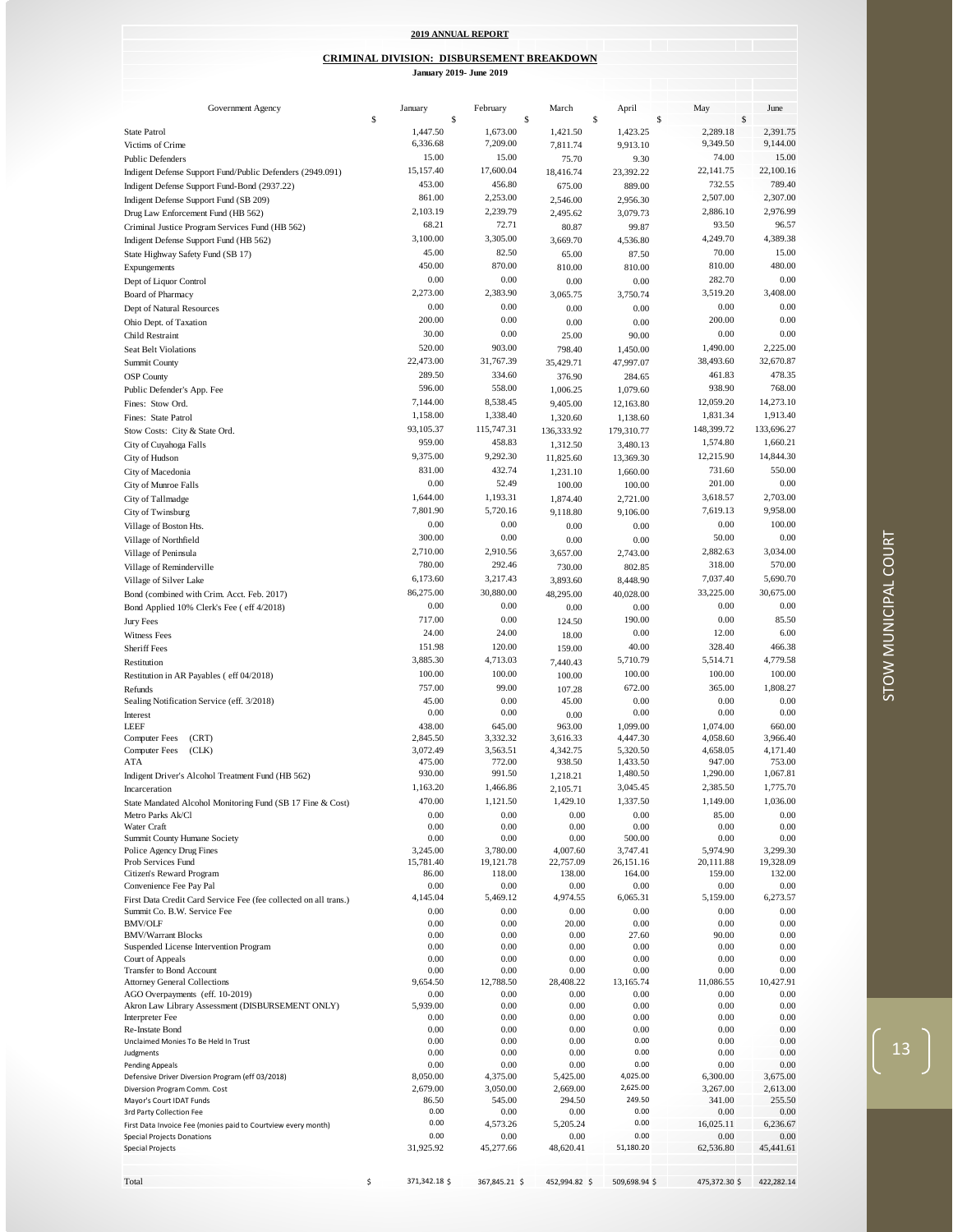#### **2019 ANNUAL REPORT**

#### **CRIMINAL DIVISION: DISBURSEMENT BREAKDOWN**

|  |  | Julv 2019 - December 2019 |  |
|--|--|---------------------------|--|
|  |  |                           |  |

| Government Agency                                                                         | July                 |      | August               | September            | October              |              | November             |              | December             |              | 2019 Totals            |
|-------------------------------------------------------------------------------------------|----------------------|------|----------------------|----------------------|----------------------|--------------|----------------------|--------------|----------------------|--------------|------------------------|
|                                                                                           | \$                   | $\$$ |                      | \$                   | \$                   | $\mathbb{S}$ |                      | $\mathbb{S}$ |                      | $\mathbb{S}$ |                        |
| <b>State Patrol</b><br>Victims of Crime                                                   | 3,001.00<br>7,752.68 |      | 4,485.00             | 3,526.00<br>8,261.00 | 4,544.00<br>8,043.00 |              | 4,671.50<br>8,429.00 |              | 3,265.00             |              | 34,138.68<br>98,271.02 |
| <b>Public Defenders</b>                                                                   | 15.00                |      | 9,141.32             | 30.00                | 14.00                |              | 0.00                 |              | 6,880.00             |              | 293.00                 |
| Indigent Defense Support Fund/Public Defenders (2949.091)                                 | 18,735.45            |      | 30.00                | 19,600.34            | 18,997.17            |              | 19,642.50            |              | 0.00                 |              | 233,578.26             |
| Indigent Defense Support Fund-Bond (2937.22)                                              | 474.00               |      | 21,616.49<br>509.60  | 816.00               | 500.00               |              | 818.00               |              | 16,178.00<br>515.00  |              | 7,628.35               |
| Indigent Defense Support Fund (SB 209)                                                    | 2,487.70             |      | 2,351.30             | 2,603.70             | 2,413.00             |              | 3,246.00             |              | 2,454.00             |              | 28,986.00              |
| Drug Law Enforcement Fund (HB 562)                                                        | 2,631.64             |      | 3,040.83             | 2,639.42             | 2,656.76             |              | 2,663.54             |              | 2,255.35             |              | 31,668.96              |
| Criminal Justice Program Services Fund (HB 562)                                           | 85.36                |      | 98.67                | 85.58                | 86.24                |              | 86.46                |              | 73.15                |              | 1,027.19               |
| Indigent Defense Support Fund (HB 562)                                                    | 3,882.40             |      | 4,483.00             | 3,890.00             | 3,922.00             |              | 3,930.00             |              | 3,313.00             |              | 46,670.98              |
| State Highway Safety Fund (SB 17)                                                         | 30.00                |      | 10.00                | 65.00                | 60.00                |              | 60.00                |              | 20.00                |              | 610.00                 |
| Expungements                                                                              | 420.00               |      | 630.00               | 510.00               | 600.00               |              | 360.00               |              | 570.00               |              | 7,320.00               |
| Dept of Liquor Control                                                                    | 0.00                 |      | 0.00                 | 290.80               | 572.00               |              | 762.00               |              | 238.00               |              | 2,145.50               |
| Board of Pharmacy                                                                         | 1,597.00             |      | 3,025.30             | 1,633.30             | 1,911.00             |              | 1,747.10             |              | 1,985.90             |              | 30,300.19              |
| Dept of Natural Resources                                                                 | 0.00                 |      | 0.00                 | 0.00                 | 0.00                 |              | 0.00                 |              | 0.00                 |              | 0.00                   |
| Ohio Dept. of Taxation                                                                    | 0.00                 |      | 0.00                 | 0.00                 | 0.00                 |              | 0.00                 |              | 0.00                 |              | 400.00                 |
| <b>Child Restraint</b>                                                                    | 60.00                |      | 30.00                | 30.00                | 0.00                 |              | 0.00                 |              | 0.00                 |              | 265.00                 |
| <b>Seat Belt Violations</b>                                                               | 2,000.00             |      | 1,435.00             | 1,250.00             | 1,026.60             |              | 730.00               |              | 690.00               |              | 14,518.00              |
| Summit County                                                                             | 29,641.15            |      | 36,631.16            | 36,038.87            | 28,914.73            |              | 32,696.09            |              | 31,639.29            |              | 404,392.93             |
| <b>OSP County</b>                                                                         | 600.20               |      | 897.00               | 705.20               | 914.80               |              | 934.30               |              | 653.00               |              | 6,930.33               |
| Public Defender's App. Fee                                                                | 1,078.30             |      | 700.00               | 840.00               | 548.10               |              | 1,054.90             |              | 597.00               |              | 9,765.05               |
| Fines: Stow Ord.                                                                          | 12,620.00            |      | 11,639.82            | 11,594.00            | 12,364.00            |              | 11,638.00            |              | 11,243.00            |              | 134,682.37             |
| Fines: State Patrol                                                                       | 2,400.80             |      | 3,588.00             | 2,820.80             | 3,635.20             |              | 3,737.20             |              | 2,612.00             |              | 27,494.34              |
| Stow Costs: City & State Ord.                                                             | 111,806.37           |      | 128,845.60           | 123,454.55           | 118,212.92           |              | 134,150.73           |              | 106,783.41           |              | 1,529,846.94           |
| City of Cuyahoga Falls                                                                    | 1,715.00             |      | 1,505.00             | 1,005.21             | 1,140.00             |              | 2,524.10             |              | 1,283.90             |              | 18,618.68              |
| City of Hudson                                                                            | 11,100.10            |      | 11,338.00            | 9,452.00             | 10,177.90            |              | 10,643.00            |              | 7,023.00             |              | 130,656.40             |
| City of Macedonia                                                                         | 1,525.00             |      | 760.00               | 350.00               | 50.00                |              | 1,154.00             |              | 898.95               |              | 10,174.39              |
| City of Munroe Falls                                                                      | 150.00               |      | 831.00               | 380.00               | 364.00               |              | 0.00                 |              | 0.00                 |              | 2,178.49               |
| City of Tallmadge                                                                         | 1,860.00             |      | 1,430.00             | 1,210.00             | 1,450.00             |              | 1,769.00             |              | 1,320.00             |              | 22,793.28              |
| City of Twinsburg                                                                         | 8,042.50             |      | 8,888.50             | 8,589.00             | 7,231.00             |              | 7,734.00             |              | 6,949.20             |              | 96,758.19              |
| Village of Boston Hts.                                                                    | 0.00                 |      | 0.00                 | 475.00               | 0.00                 |              | 0.00                 |              | 0.00                 |              | 575.00                 |
| Village of Northfield                                                                     | 75.00                |      | 75.00                | 25.00                | 50.00                |              | 0.00                 |              | 0.00                 |              | 575.00                 |
| Village of Peninsula                                                                      | 2,060.00             |      | 2,250.00             | 4,265.00             | 2,475.00             |              | 2,784.00             |              | 2,085.00             |              | 33,856.19              |
| Village of Reminderville                                                                  | 910.00               |      | 350.00               | 130.00               | 425.00               |              | 300.00               |              | 275.00               |              | 5,883.31               |
| Village of Silver Lake                                                                    | 5,351.30             |      | 5,636.89             | 4,480.20             | 4,083.00             |              | 6,142.00             |              | 5,261.80             |              | 65,416.82              |
| Bond (combined with Crim. Acct. Feb. 2017)                                                | 35,557.00            |      | 37,770.00            | 33,479.00            | 29,690.90            |              | 17,550.00            |              | 18,481.00            |              | 441,905.90             |
| Bond Applied 10% Clerk's Fee ( eff 4/2018)                                                | 0.00<br>0.00         |      | 0.00                 | 0.00                 | 0.00                 |              | 0.00<br>0.00         |              | 0.00                 |              | 0.00<br>1,517.00       |
| Jury Fees<br>Witness Fees                                                                 | 12.00                |      | 0.00                 | 0.00<br>12.00        | 400.00<br>19.50      |              | 0.00                 |              | 0.00                 |              | 144.00                 |
| <b>Sheriff Fees</b>                                                                       | 207.00               |      | 10.50                | 216.77               | 731.80               |              | 203.00               |              | 6.00                 |              | 3,145.90               |
| Restitution                                                                               | 6,773.71             |      | 338.57               | 4,702.61             | 2,143.32             |              | 5,383.11             |              | 183.00<br>4,468.00   |              | 57,632.65              |
| Restitution in AR Payables (eff 04/2018)                                                  | 100.00               |      | 2,118.06<br>100.00   | 100.00               | 100.00               |              | 100.00               |              | 100.00               |              | 1,200.00               |
| Refunds                                                                                   | 210.00               |      | 556.10               | 391.00               | 252.00               |              | 50.00                |              | 0.00                 |              | 5,267.65               |
| Sealing Notification Service (eff. 3/2018)                                                | 0.00                 |      | 0.00                 | 0.00                 | 0.00                 |              | 0.00                 |              | 0.00                 |              | 90.00                  |
| Interest                                                                                  | 0.00                 |      | 0.00                 | 0.00                 | 0.00                 |              | 0.00                 |              | 0.00                 |              | 0.00                   |
| LEEF                                                                                      | 802.00               |      | 1,185.00             | 764.00               | 834.00               |              | 1,128.50             |              | 716.50               |              | 10,309.00              |
| <b>Computer Fees</b><br>(CRT)                                                             | 3,419.00             |      | 3,961.50             | 3,494.50             | 3,492.50             |              | 3,688.00             |              | 3,157.50             |              | 43,479.45              |
| <b>Computer Fees</b><br>(CLK)                                                             | 3,681.70             |      | 4,328.50             | 3,670.40             | 3,711.40             |              | 3,934.50             |              | 3,333.00             |              | 47,788.20              |
| ATA<br>Indigent Driver's Alcohol Treatment Fund (HB 562)                                  | 979.00<br>1,164.00   |      | 849.00               | 870.00<br>1,167.00   | 680.00<br>1,176.00   |              | 912.00<br>1,179.00   |              | 809.50               |              | 10,418.50<br>14,007.02 |
| Incarceration                                                                             | 2,128.30             |      | 1,345.50             | 2,199.00             | 1,741.00             |              | 2,884.00             |              | 997.50               |              | 25,495.72              |
| State Mandated Alcohol Monitoring Fund (SB 17 Fine & Cost)                                | 1,233.90             |      | 2,798.00<br>1,034.00 | 1,512.00             | 1,301.00             |              | 1,332.00             |              | 1,803.00             |              | 14,254.00              |
| Metro Parks Ak/Cl                                                                         | 0.00                 |      | 75.00                | 44.00                | 206.00               |              | 150.00               |              | 1,298.00<br>0.00     |              | 560.00                 |
| Water Craft                                                                               | 0.00                 |      | 0.00                 | 0.00                 | 0.00                 |              | 0.00                 |              | 0.00                 |              | 0.00                   |
| Summit County Humane Society                                                              | 0.00                 |      | 0.00                 | 0.00                 | 0.00                 |              | 0.00                 |              | 0.00                 |              | 500.00                 |
| Police Agency Drug Fines                                                                  | 3,449.30             |      | 3,767.20             | 2,871.90             | 3,192.00             |              | 2,335.40             |              | 2,459.80             |              | 42,129.81              |
| Prob Services Fund                                                                        | 19,171.25            |      | 14,503.01            | 18,843.23            | 17,239.79            |              | 23,471.29            |              | 15,054.47            |              | 231,534.44             |
| Citizen's Reward Program<br>Convenience Fee Pay Pal                                       | 84.00<br>0.00        |      | 109.00<br>0.00       | 114.00<br>0.00       | 98.00<br>0.00        |              | 113.00<br>0.00       |              | 88.00<br>0.00        |              | 1,403.00<br>0.00       |
| First Data Credit Card Service Fee (fee collected on all trans.)                          | 5,921.10             |      | 6,187.61             | 5,987.11             | 5,878.18             |              | 6,276.62             |              |                      |              | 67,478.89              |
| Summit Co. B.W. Service Fee                                                               | 0.00                 |      | 0.00                 | 0.00                 | 0.00                 |              | 0.00                 |              | 5,141.68<br>$0.00\,$ |              | 0.00                   |
| <b>BMV/OLF</b>                                                                            | 0.00                 |      | 0.00                 | 0.00                 | 0.00                 |              | 0.00                 |              | 0.00                 |              | 20.00                  |
| <b>BMV/Warrant Blocks</b>                                                                 | 0.00                 |      | 0.00                 | 15.00                | 0.00                 |              | 0.00                 |              | $0.00\,$             |              | 132.60                 |
| Suspended License Intervention Program                                                    | 0.00                 |      | 0.00                 | 0.00                 | 0.00                 |              | 0.00                 |              | 0.00                 |              | 0.00                   |
| Court of Appeals                                                                          | 0.00                 |      | 0.00                 | 0.00                 | 0.00                 |              | 0.00                 |              | 0.00                 |              | 0.00                   |
| Transfer to Bond Account<br><b>Attorney General Collections</b>                           | 0.00<br>12,212.10    |      | 0.00<br>12,553.47    | 0.00<br>8,064.01     | 0.00<br>13,646.71    |              | 0.00<br>9,484.85     |              | 0.00<br>8,377.04     |              | 0.00<br>149,869.60     |
| AGO Overpayments (eff. 10-2019)                                                           | 0.00                 |      | 0.00                 | 0.00                 | 0.00                 |              | 0.00                 |              | 0.00                 |              | 0.00                   |
| Akron Law Library Assessment (DISBURSEMENT ONLY)                                          | 0.00                 |      | 0.00                 | 0.00                 | 0.00                 |              | 0.00                 |              | 0.00                 |              | 5,939.00               |
| <b>Interpreter Fee</b>                                                                    | 0.00                 |      | 0.00                 | 0.00                 | 0.00                 |              | 0.00                 |              | 0.00                 |              | 0.00                   |
| Re-Instate Bond                                                                           | 0.00                 |      | 0.00                 | 0.00                 | 0.00                 |              | 0.00                 |              | 0.00                 |              | 0.00                   |
| Unclaimed Monies To Be Held In Trust<br>Judgments                                         | 0.00<br>0.00         |      | 0.00<br>0.00         | 0.00<br>0.00         | 0.00<br>0.00         |              | 0.00<br>0.00         |              | 0.00<br>0.00         |              | 0.00<br>0.00           |
| <b>Pending Appeals</b>                                                                    | 0.00                 |      | 0.00                 | 0.00                 | 0.00                 |              | 0.00                 |              | 0.00                 |              | 0.00                   |
| Defensive Driver Diversion Program (eff 03/2018)                                          | 7,175.00             |      | 4,550.00             | 9,425.00             | 9,100.00             |              | 3,850.00             |              | 7,682.00             |              | 73,632.00              |
| Diversion Program Comm. Cost                                                              | 3,410.00             |      | 2,919.00             | 3,294.00             | 4,075.00             |              | 2,050.00             |              | 3,688.00             |              | 36,339.00              |
| Mayor's Court IDAT Funds                                                                  | 213.00               |      | 194.00               | 211.50               | 243.50               |              | 302.5                |              | 259.50               |              | 3,196.00               |
| 3rd Party Collection Fee<br>First Data Invoice Fee (monies paid to Courtview every month) | 0.00<br>0.00         |      | 0.00                 | 0.00                 | 0.00                 |              | 0.00                 |              | 0.00                 |              | 0.00<br>62,213.22      |
| <b>Special Projects Donations</b>                                                         | 0.00                 |      | 12,049.41<br>0.00    | 0.00<br>0.00         | 11,858.31<br>0.00    |              | 6,265.22<br>0.00     |              | 0.00<br>0.00         |              | 0.00                   |
| <b>Special Projects</b>                                                                   | 43,943.32            |      | 61,314.70            | 45,249.76            | 39,416.03            |              | 51,708.03            |              | 38,280.17            |              | 564,894.61             |
|                                                                                           |                      |      |                      |                      |                      |              |                      |              |                      |              |                        |
|                                                                                           | \$<br>385,954.63 \$  |      | 440,869.61 \$        | 397,743.76 \$        | 388,608.36 \$        |              | 408,758.44 \$        |              | 333,445.61 \$        |              | 4,954,916.00           |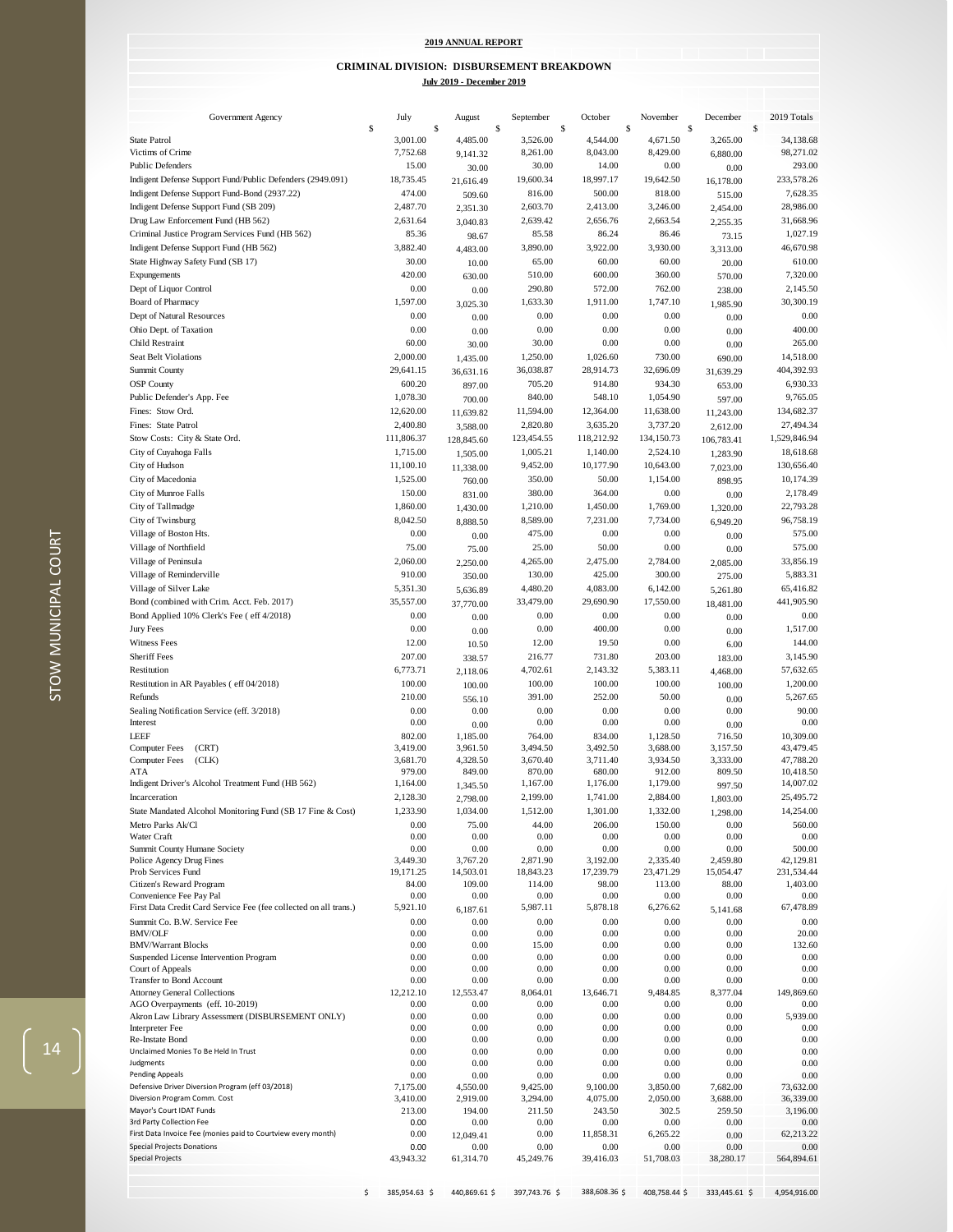

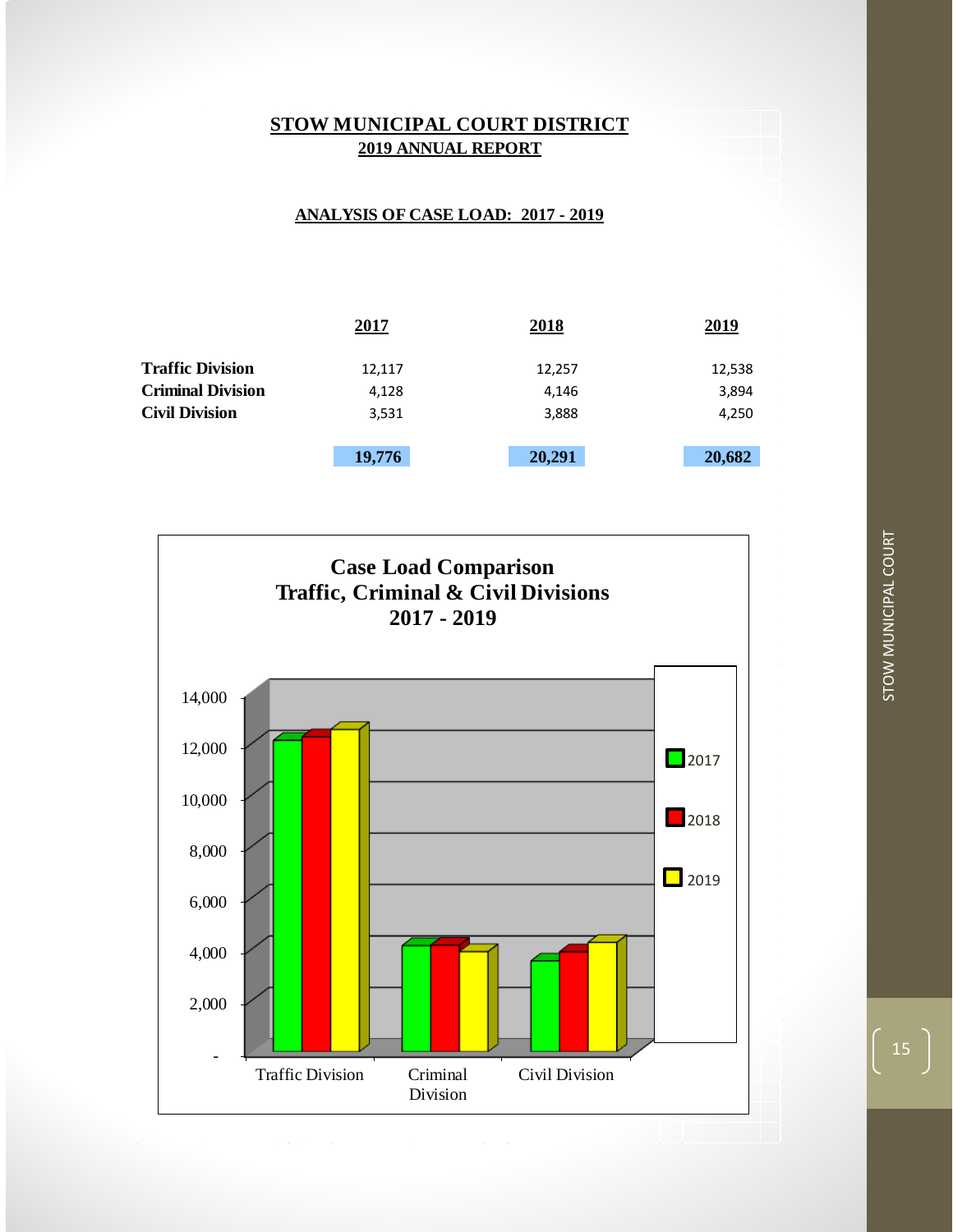| <b>STOW MUNICIPAL COURT DISTRICT</b>     |    |              |    |              |    |              |  |  |  |
|------------------------------------------|----|--------------|----|--------------|----|--------------|--|--|--|
| <b>2019 ANNUAL REPORT</b>                |    |              |    |              |    |              |  |  |  |
|                                          |    |              |    |              |    |              |  |  |  |
|                                          |    |              |    |              |    |              |  |  |  |
| <b>ANALYSIS OF RECEIPTS: 2017 - 2019</b> |    |              |    |              |    |              |  |  |  |
|                                          |    |              |    |              |    |              |  |  |  |
|                                          |    |              |    |              |    |              |  |  |  |
|                                          |    | 2017         |    | 2018         |    | 2019         |  |  |  |
|                                          |    |              |    |              |    |              |  |  |  |
| <b>Civil Division</b>                    |    | 2,112,203.98 |    | 2,232,990.30 |    | 2,423,690.33 |  |  |  |
| <b>Criminal Division</b>                 |    | 4,907,323.67 |    | 4,985,774.88 |    | 4,911,312.28 |  |  |  |
| <b>Interest Income</b>                   |    | 0.00         |    | 0.00         |    | 0.00         |  |  |  |
|                                          |    |              |    |              |    |              |  |  |  |
|                                          | \$ | 7,019,527.65 | \$ | 7,218,765.18 | \$ | 7,335,002.61 |  |  |  |
|                                          |    |              |    |              |    |              |  |  |  |



16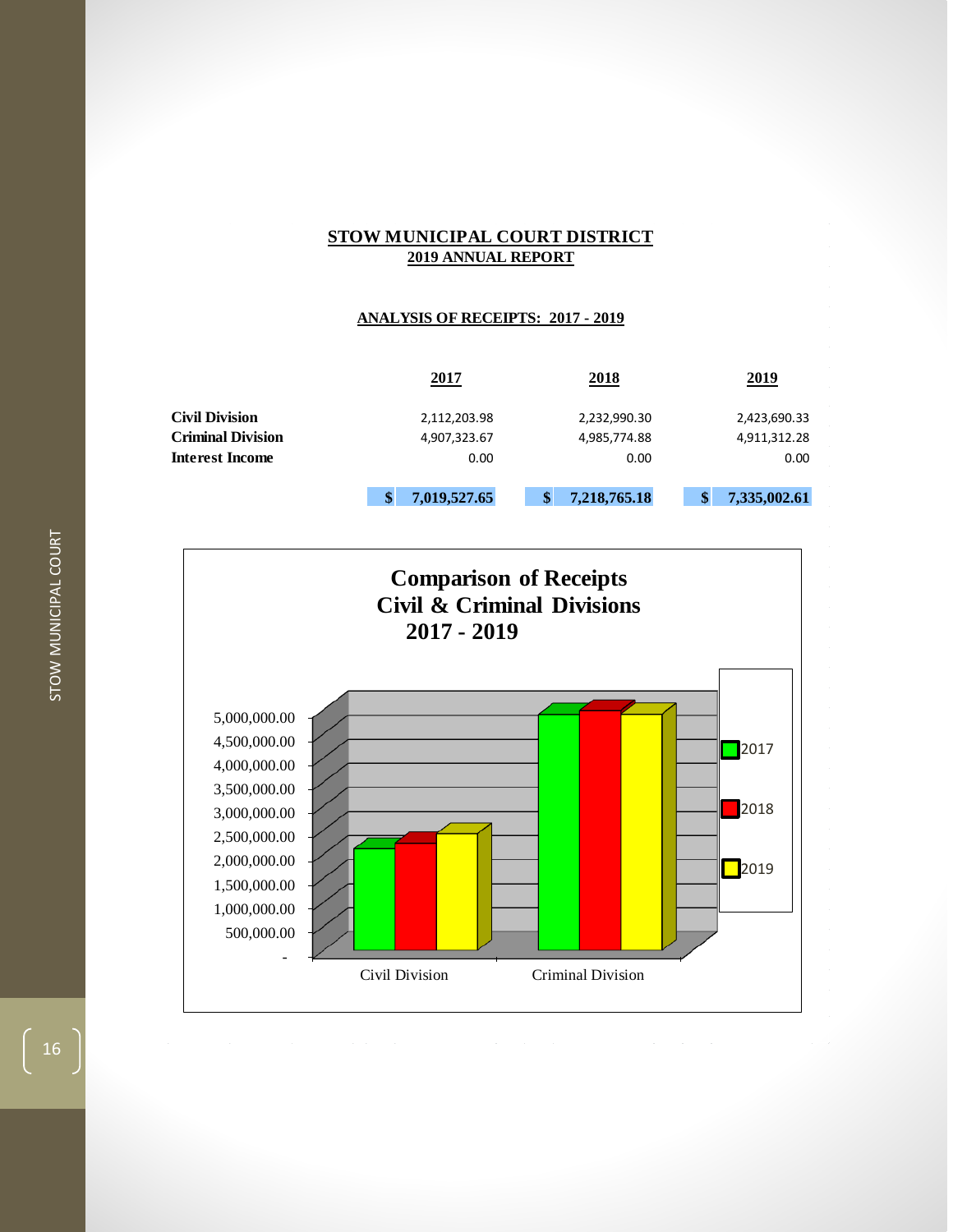